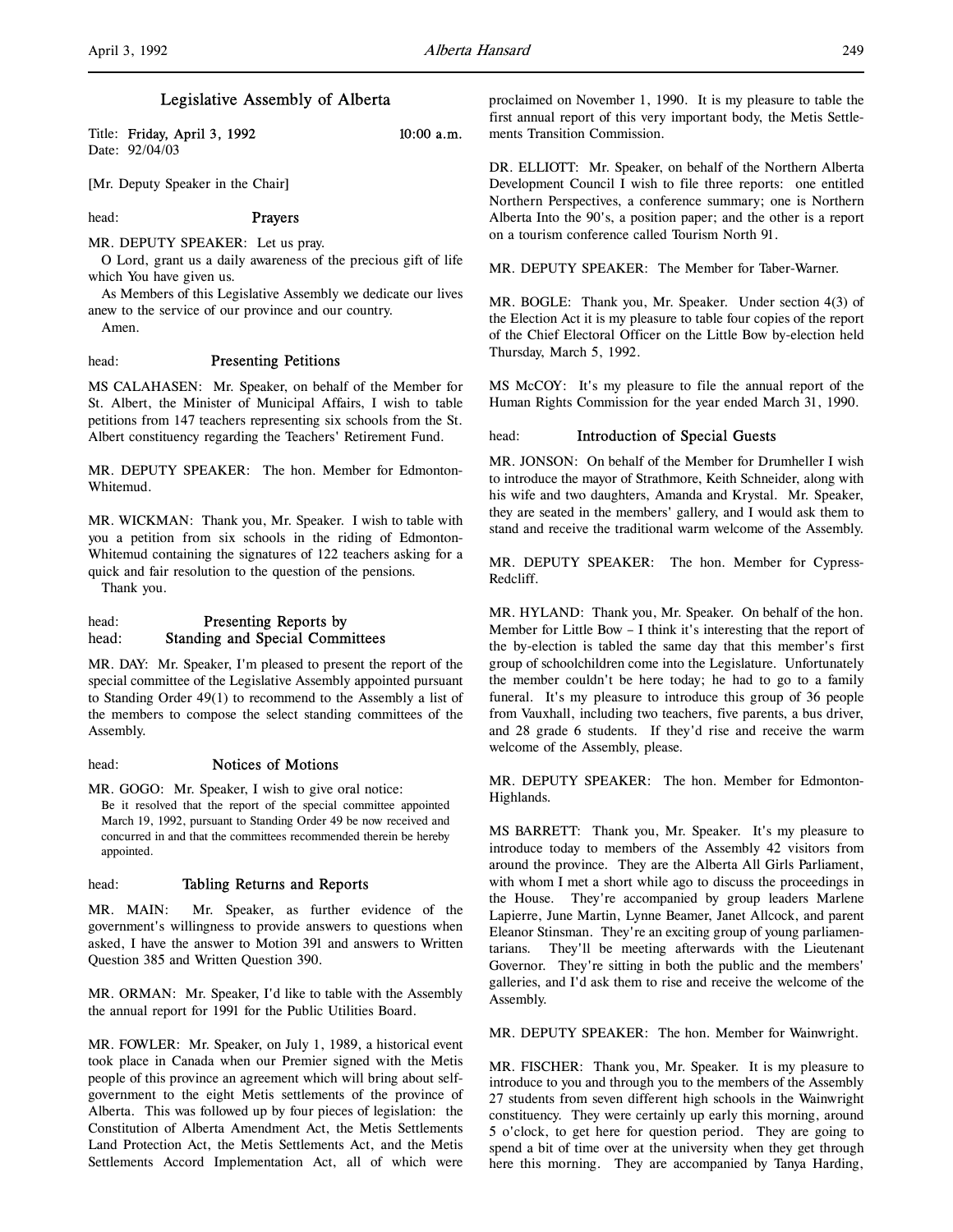group leader. They are in the public gallery, and I'd ask that they rise and receive the warm welcome of this Assembly.

## MR. DEPUTY SPEAKER: The hon. Member for Smoky River.

MR. PASZKOWSKI: Thank you, Mr. Speaker. It gives me great pleasure today to introduce a very special person, a very talented engineer, a man who has worked on the leading edge of engineering technology throughout his life. I'd ask Allan Dane, who is seated in the members' gallery, to rise and receive the recognition of this House.

## head: Oral Question Period

## Provincial Fiscal Policies

MR. MARTIN: Mr. Speaker, we have serious economic problems in this province, and we have a deficit that's growing out of control. The recession is hurting ordinary Albertans in their pocketbooks. They struggle to make ends meet and often have to make do with less. It is now time that the Alberta government began to make do with less, to send a message to Albertans that they understand that these are serious times and that they're serious about controlling restraint. Albertans also know that this province has the second largest provincial cabinet in the country, second only to Quebec, which has three times the population. My question to the Premier is simply this: given the bloated size of his cabinet and the growing deficit, will the Premier now show some leadership and cut the cabinet by at least eight members?

## 10:10

MR. GETTY: Mr. Speaker, as hon. members would know, since becoming Premier I have reduced the cabinet by six members.

I would want to point out to hon. members that I believe that in positions of communications and of dealing with the people of Alberta, in positions of making decisions, we should have elected people. Elected people are responsible to the public, and we should not fill needed positions with people who are appointed. Therefore, Mr. Speaker, I believe that we should have in as many ways as possible elected people making the decisions and dealing with the public, because they're responsible to the public.

Mr. Speaker, the hon. member talks about a terrible situation in Alberta. I wonder what he is pointing out. It's true; we are having problems because of the recession in the rest of Canada. That is something we are dealing with and will be dealing with in the coming budget. The throne speech talks about it. We recognize the hurt of some Albertans, we recognize the worry, and we are dealing with those matters.

MR. MARTIN: If you followed the Premier's logic of more people put in cabinet and spend money, why don't you put the whole back bench in the cabinet then? That's a ludicrous example. [interjections] Yeah; that's the only way they'd ever get there, Mr. Speaker.

Mr. Speaker, the Premier said "needed positions." The point is that we do not need 26 cabinet ministers. These are not needed positions. I want to ask the Premier why he's so stubborn about this. Other provinces with bigger populations are doing just as well as Alberta. Why won't he look at cutting his cabinet?

MR. GETTY: Mr. Speaker, the hon. member mentions what it would take for one of our members to make cabinet; I wonder what unbelievable circumstances it would take for the hon. member to ever be in cabinet.

If the hon. member only thinks about it, cabinet ministers make \$47,000 as a salary. They are a bargain. I guess the Leader of the Opposition makes the same amount. Frankly, I think we're paying him too much.

To come back to the point I made earlier, Mr. Speaker, these are positions where leadership is needed, where communicating with the public is needed, and I want it to be people who are responsible to the public, not appointed people.

MR. MARTIN: Steve West and Ernie Isley are a bargain, Mr. Speaker?

My question, then. It's not just the salaries; it's all the bureaucracies that are created. It's not leading to good delivery of services, Mr. Speaker. If the Premier won't look at this as a serious matter and take that suggestion, would he save some money and also send out the signal by cutting back the cabinet? If he won't do that, will he now follow Saskatchewan's lead and cut the salaries of the Premier, the ministers, opposition leaders, Speaker, Deputy Speaker, Whips, deputy Whips, government and opposition House leaders by 5 percent?

MR. GETTY: First of all, Mr. Speaker, in the whole area of restraint the province of Saskatchewan or any other government in Canada isn't even close to illustrating the restraint that this government has illustrated over the last six years. There is no government in Canada that has restrained the increase in program spending anywhere near the way this government has over the past six years. For the hon. member to say that we are not showing leadership there is just absolutely wrong.

Now, Mr. Speaker, he refers to a 5 percent reduction. We've done more than that. We've frozen the salaries of the Premier, the cabinet ministers, and the MLAs for five years, and that isn't matched anywhere in Canada.

MR. MARTIN: Cutting back is not as great as freezing. That's an interesting analysis. No wonder we have a deficit, Mr. Speaker. So what it means is good times are going to flow for the politicians, tough times for Albertans.

I'd like to designate my second question to the Member for Edmonton-Highlands, Mr. Speaker.

#### Mental Health Services

MS BARRETT: Mr. Speaker, yesterday the Minister of Health released what was supposed to be a new vision paper on mental health, but it doesn't look a lot different to me than the one that they issued in 1988 called Future Directions for Mental Health Services in Alberta. So basically for the last four years the suicides have continued, the dumping of people from institutions into communities that can't handle the caseloads has continued, and rural and northern communities have continued to have problems with mental health cases. My question to the minister is this: doesn't she agree that the time for talking about vision is sort of long past due? Will she now commit to taking a substantive financial action to back this new plan?

MS BETKOWSKI: Mr. Speaker, I certainly agree with the hon. Member for Edmonton-Highlands that the area of mental health has been studied a lot. I recognize that. Certainly from the start in 1967 with the report on the mental health study and then on through the Drewry report, we have studied the issue of mental health. I certainly agree with her that the time is for action, and that's why this government has now tabled a policy direction statement. This isn't a question. This is a direction that we are committed to.

Resources: it's a very important question, and we'll continue to ensure that we have adequate resources for our mental health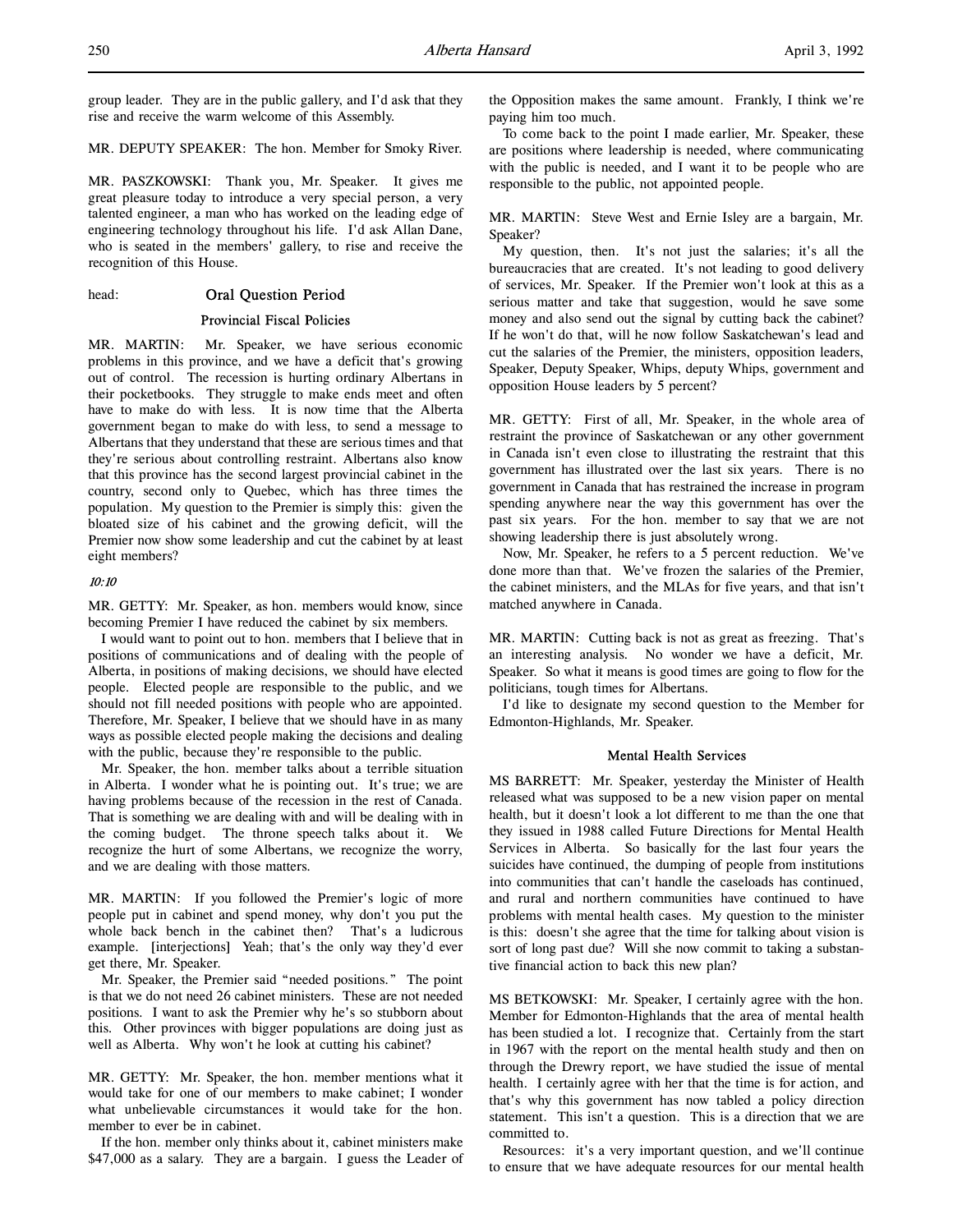services. Would we all like more? Yes. But we also want to sustain our health care system, and finding a balance for the two is a direction and a policy which this paper now gives us.

MS BARRETT: Well, Mr. Speaker, earlier this week the opposition leader raised the case of a number of patients being taken out of the Alberta Hospital Ponoka and put into small communities which don't have the resources to look after those kinds of cases. I'd like to ask the minister: given this new report, given that it is supposed to be a direction, is she now prepared to ensure that those smaller communities, the recipients of these patients, will have the financial resources to look after the patients they're being asked to take care of?

MS BETKOWSKI: Mr. Speaker, it's an interesting tack for the opposition to be taking.

As we look at deinstitutionalization of patients, we have to be sure that we have the ability of community or less intense environments for them to be accommodated in. I happen to believe that mental health is part of the health spectrum. I happen to believe that it shouldn't be shut away and forgotten and left for specialty hospitals but that to the fullest extent possible we reach it out into regional hospitals, into long-term care settings and not isolate the issue of mental illness. Only then will we understand how we can integrate it into the system. There will not be people that are put out into the community if the community is not able to cope with them or if they aren't able to cope with the community. That is the commitment to health. Matching the institution and the community is what this new policy statement directs us towards.

MS BARRETT: Mr. Speaker, she only needs to look at Hansard to see the examples that the opposition leader raised three days ago about the communities that can't handle the demand. The Alberta Hospital Ponoka could release up to another 150 patients into these smaller communities. How can the minister talk about support for community care for mental health patients without talking about the financial resources to go along with them?

MS BETKOWSKI: Mr. Speaker, I didn't release the estimates of the Department of Health yesterday. What I released was a policy statement on mental health, and I will release the Department of Health estimates when the budget is tabled. I can't do it before then.

Let's look at what we've got in Alberta, Mr. Speaker. We have an extensive number of psychiatrists, of social workers, of general practitioners, of mental health therapists, of psychologists working in the mental health area: people working in the mental health area right throughout the spectrum. We've got services delivered in mental health clinics, in acute care hospitals, in specialty hospitals, in government regional mental health services: places. What we need to do is get a system. We need to get the two pieces together, and that is what our new direction on mental health policy will give us, and it'll give us an evaluative tool to see how well we're doing and whether there are gaps in the system. First things first, and this is a big first step. The budget will follow.

MR. DEPUTY SPEAKER: The hon. Member for Edmonton-Glengarry, leader of the Liberals.

## 10:20 Provincial Fiscal Policies (continued)

MR. DECORE: Thank you, Mr. Speaker. The Alberta government is mired in a \$17.7 billion debt crisis. In spite of that, on the first day of the new fiscal year the Alberta government has given a \$947,000 loan guarantee to a riverboat enterprise, surely a highrisk venture. One of the directors of that enterprise lives in the United Arab Emirates, a place where there's no shortage of money. My question to the minister of tourism: doesn't the minister have any sense of responsibility to the debt of this province? Won't he stop these giveaways?

MR. SPARROW: I'm glad to have the opportunity, Mr. Speaker, to comment. We do not look at this project, the North Saskatchewan riverboat, as a risk; we look at it as an investment. If you know anything about investments, return on investment, a guarantee – in the first year the three levels of government will receive \$1.3 million in tax revenue during construction. It's going to create 50 jobs. In the ongoing years there'll be \$850,000 worth of tax revenue to the three levels of government. To the city of Edmonton it will generate \$4.5 million in direct spending during construction and \$3.4 million annually without spending a dollar, not one dollar. If we can help projects like this in the province to create jobs, that's what we're here to do.

MR. DECORE: Mr. Speaker, if it's that good, private enterprise can do it on its own.

Mr. Speaker, my second question is to the Premier. Albertans want government out of the marketplace. Why is it, Mr. Premier, that your government continues to push money to enterprises, to corporations so as to skew that marketplace?

MR. FOX: Give it to the hotels in Jasper.

MR. GETTY: You hit him right in the chest with that one, Derek.

The hon. leader of the Liberal Party surely knows that Canada has been in a recession for some time. Now, it is true that Alberta has not slipped into that recession, but Alberta and Albertans have certainly been hurt. They've been badly hurt, and some are scarred and worried about their futures. I believe that the government should wherever possible be helping the private sector to create opportunities for the people of Alberta – jobs, stability, and diversification – and that's what we are working at.

The hon. leader talks about debt. Now, no one likes debt, Mr. Speaker, but it's not unusual that debt is used from time to time. I mean, if you think about it, countries use it, businesses use it, banks use it, cities use it, provincial governments use it, individuals. Probably most people in this Assembly take on some debt, and you take it on when it's necessary to do it. Then when you can, you pay it off, and it's over, but in the meantime debt is something that can be used, particularly in an area where you suddenly have revenues gone.

What would other people do? I'd guess what they would do is jack up taxes. Right at the time when you have an economy that's in trouble, obviously this crew would jack up taxes. Well, we have not done that. We've been able to keep dollars in the hands of the public, Albertans, so that they can make the decisions. It should be clear, Mr. Speaker, to all members what the solution of the members on the other side is.

Yes, we do have some debt, but we will retire it. In the meantime, we will make sure that when we lose these revenues dramatically, we do not throw the province into chaos and shut hospitals and schools and that type of thing but rather manage it on a responsible basis.

MR. DECORE: Mr. Speaker, there was a time when a Premier's word in Alberta meant something. In 1987 the Premier of Alberta promised that by 1990 there would be a balanced budget in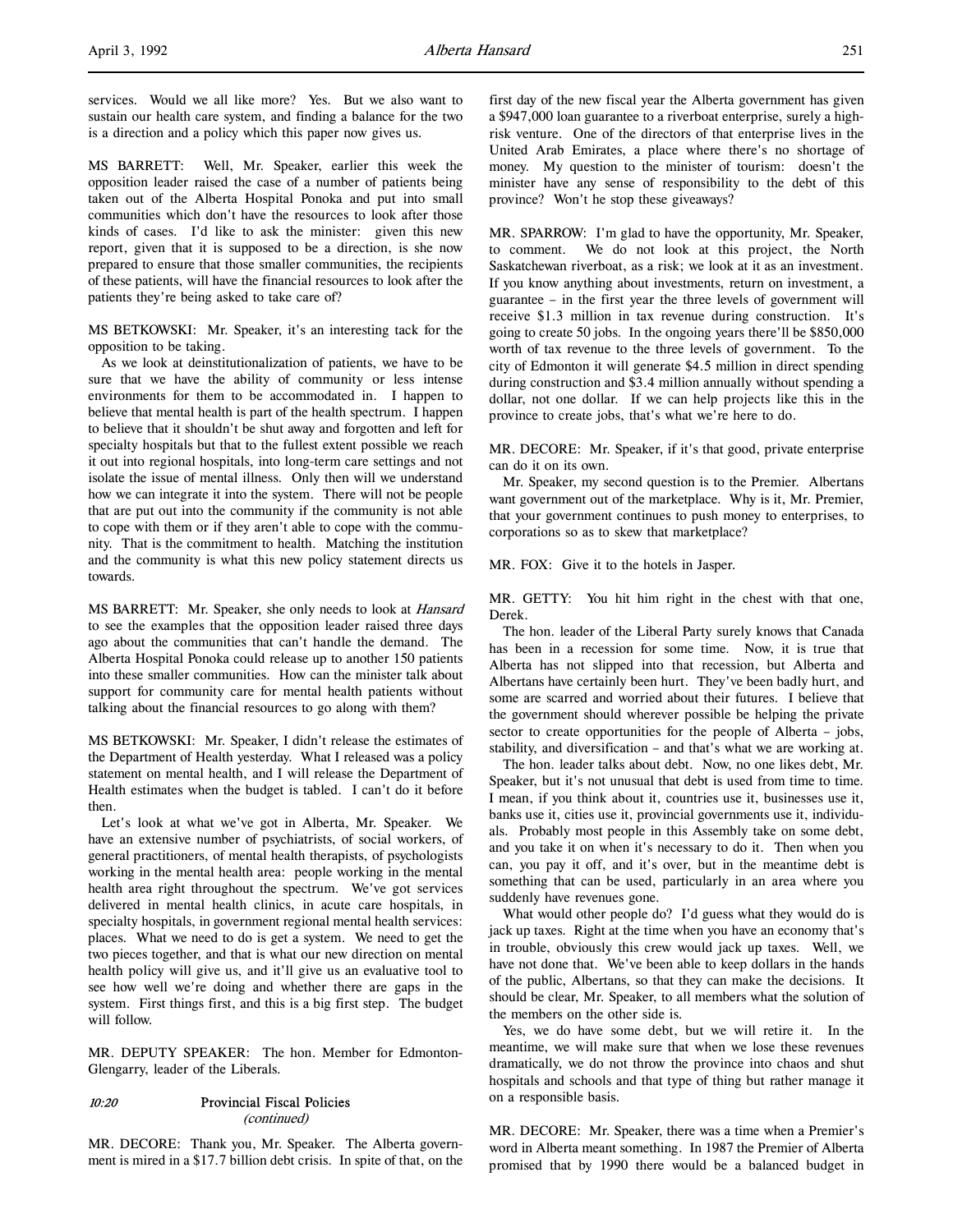Alberta. I'd like to know why the Premier continues to break that promise.

MR. GETTY: Well, Mr. Speaker, it's very clear. We've had a dramatic drop in revenues. In a budget there are only two things you do. You reduce spending, and what we have done is reduce spending to a lower level than any government in Canada. So we've handled the spending side, but the revenues have eroded. The only other solution, as I've just pointed out, obviously is to jack up taxes, and we have not wanted to do that, particularly when you have an economy that is having trouble fighting off the ravages of a Canadian recession. Quite the opposite. We have tried to diversify, to provide confidence, and take on some debt, yes. As I've pointed out, it's not unusual. The city of Edmonton had plenty of debt – as a matter of fact, they probably should have had more and fixed up their garbage dump, and they probably should have stopped pouring raw sewage into the river – because of the way the hon. member managed his responsibilities there.

Let me come back, Mr. Speaker, to the fact that we are going to handle this economy and handle the finances of the province in a very, very responsible way. Remember that no government in Canada has restrained spending like this government has.

MR. DEPUTY SPEAKER: The Member for Wainwright.

## Agricultural Trade

MR. FISCHER: Thank you, Mr. Speaker. My question is to the Minister of Agriculture. We all know how important the GATT negotiations are to the industry. It's only a little bit more than two weeks now to the Easter deadline by which the 108 member countries are supposed to come to an agreement. Could the minister update the progress and tell us what will happen if the deadline is not met?

MR. ISLEY: Mr. Speaker, as of yesterday Director General Dunkel announced that he would not be meeting the Easter deadline. He also made the statement that the Uruguay round had past the point of no return. Basically what he's saying is that if it doesn't fall together in the path that we're going, the Uruguay round will probably not conclude. The pressure is on very strongly, I would say, from all of the other sectors pressing the agricultural sector because it appears that compromise has been reached in all areas but the farming and agriculture areas. Our best advice from trade negotiators in Geneva and Canada is that there's still a good possibility of the GATT agreement falling together within the next six to eight weeks.

## MR. DEPUTY SPEAKER: Supplemental question?

MR. FISCHER: Thank you, Mr. Speaker. The EEC, the economic community, has not been supportive of the Dunkel proposal, which includes tariffication rather than import controls. Do Alberta and Canada support that, and are we one of the major stumbling blocks to this negotiation not succeeding?

MR. ISLEY: Mr. Speaker, I don't think it would be fair to say that Canada is a major stumbling block. Canada is a minor player over there. Canada is a country that needs GATT far worse than GATT needs Canada. The major obstacles at the moment in the agricultural section of the negotiations are between the European Economic Community and the United States of America. I don't think it's fair to say that the European Economic Community is not prepared to go with tariffication. That's really not their major issue. Their major concern is the amount of subsidy reduction that the U.S.A. is demanding, and that's the area where compromise has to be reached. I think there's a recognition by all nations, with the exception of Canada but not with the exception of the province of Alberta, that tariffication is the glue that is holding this agreement together, if it comes together. That's why we have recently been encouraging our supply-managed sectors to be prepared to sit with us and look at what adjustments may be needed if we have to replace import quota controls with tariffication without exception.

MR. DEPUTY SPEAKER: The hon. Member for Stony Plain.

## 10:30 Health Services for Native People

MR. WOLOSHYN: Thank you, Mr. Speaker. My question today is to the Minister of Health. The minister yesterday informed this Assembly that the federal government had acted unilaterally to withdraw services to the people of Peerless Lake and Trout Lake. The federal government is not the only government that has acted unilaterally with respect to cutting health services to native people in Alberta. In my own constituency the minister is aware that the local health unit has denied immunization services to native students at the provincial school on the Enoch reserve, even though Health and Welfare Canada was prepared to pay the cost and provincial field workers were prepared to continue doing the work. My question to the minister is simply this: are you going to fulfill your responsibility to provide health services to young and old and to all children in provincial schools by immediately reinstating the immunization program and invoicing Health and Welfare Canada?

MS BETKOWSKI: Mr. Speaker, I'll have to check into the details of the particular case. I don't have them at my fingertips. I'll do so for the hon. member.

MR. JOHNSTON: Just keep on reading, Stan. Just keep on reading.

MR. WOLOSHYN: I'm doing a good job so far.

Mr. Speaker, I'll be pleased to forward the details to the minister once again to help her meet this obligation rather quickly.

My second question, then, would be to the minister responsible for native affairs. It's a known fact that living conditions in native communities, regardless of band status, regardless of whether they have a land base or not, dramatically makes the residents more vulnerable to communicable diseases such as hepatitis, TB, and so on. Peerless Lake and Trout Lake are no exception to this particular problem, and they require the best health services possible. My question then is: is the minister prepared to ensure that his responsibility for native people is fulfilled and guarantee that the local health unit will provide adequate services to all residents of northern communities such as Peerless Lake and Trout Lake regardless of their heritage and ensure that the provincial and federal governments will come up with a cost-sharing formula?

MR. FOWLER: Mr. Speaker, while the title is minister responsible for native affairs, I think the side opposite as well as this side knows that we are not a programming ministry. I have no programming dollars in this budget. At least the natives are well aware of that if nobody else is. I am prepared to work as closely as I possibly can with the Ministry of Health on this particular matter, which had been brought to my attention some time ago,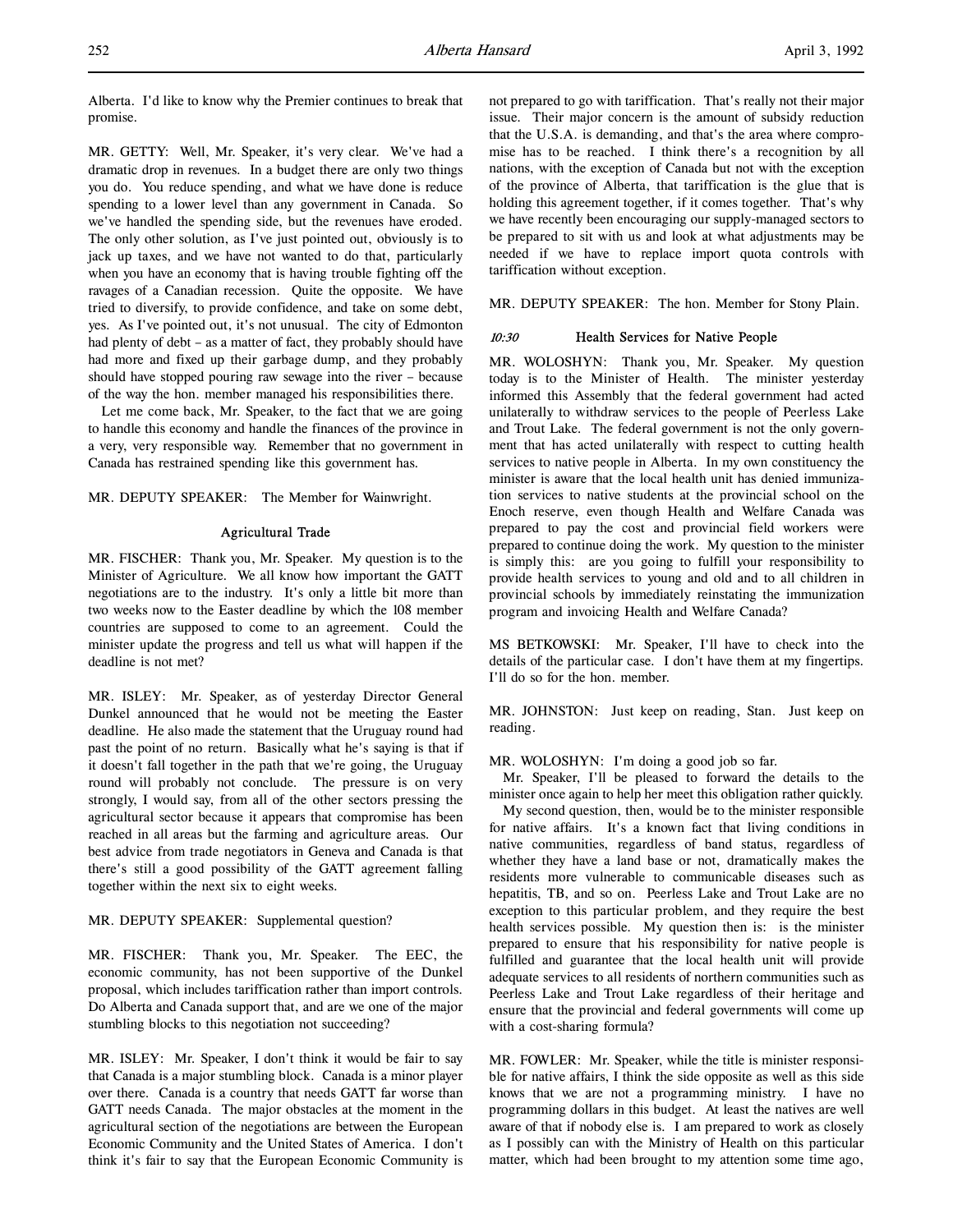and I, too, have a very great concern. We are currently dealing with the situation in discussions with the Department of Health.

MS BETKOWSKI: Mr. Speaker, let's be absolutely clear on what has happened here with respect to Trout Lake and Peerless Lake. The province has always paid for the medical costs in those communities. Those physicians bill the health care plan; we pay them. That has not changed, and I have no intention of changing it. What is at issue is that the federal government decided all of a sudden that they were not going to transport physicians in there, which they have been doing for some time. That concerns me. If they'd come to us before and said, "We want to rearrange how we work this program," that would have been fine, and we wouldn't have interrupted the services that we did. So let's get the facts clear here. That's why we're working with the federal government. They were the ones that said all of a sudden, "We're not going to do it any more," and we learned about it through one of the physicians.

MR. DEPUTY SPEAKER: The hon. Member for Westlock-Sturgeon.

## Grain Handlers' Work Stoppage

MR. TAYLOR: Thank you, Mr. Speaker. My question is to the Premier and also involves his federal cousins. There is a strike by 20 office workers at the Wheat Pool terminal at the west coast that's been going on now for 14 days, which means that Alberta farmers are losing a little less than a million dollars a day in markets, and of course, the NDP can't say anything about it. Now, could the Premier call the Prime Minister and ask him to put in back-to-work legislation, as he has done in other wheat strikes?

MR. GETTY: Well, Mr. Speaker, I assure the hon. member that it definitely concerns me and my government. I'll ask the hon. Minister of Agriculture, who's been dealing with the matter, to respond.

MR. ISLEY: Mr. Speaker, I could share with the House that we've had ongoing discussions with the Alberta Wheat Pool on this matter. They inform me that they're starting to look at contingency plans. We've been encouraging them to maybe do what occurred during the last strike out there, and that's make some of the deliveries through the port of Seattle. Keep in mind that the capacity that is shut down by this strike is about 17 percent of west coast shipping, if you take Prince Rupert into consideration. We have continued to make representations to the federal government, as we did in the last strike, that all grain handlers be declared essential services.

MR. TAYLOR: Mr. Speaker, that's just not good enough. The sanctimonious talking back and forth, talking about shipping it off somewhere else didn't work last time, and it's not going to work this time.

I repeat to Mr. Premier. It's in your category. This is a major item. The farmers of Alberta are being denied a million dollars a day. Are you or are you not going to get hold of the Prime Minister and tell him to put in back-to-work legislation?

MR. GETTY: Mr. Speaker, the government of course supports collective bargaining, although when it starts to hurt other people – we have asked the federal government if they are proceeding with back-to-work legislation. We've told them that we think they should monitor this closely and that they should move in that area.

They are not prepared to at this time. I just say again that this concerns me and it concerns my government.

MR. DEPUTY SPEAKER: The hon. Member for Banff-Cochrane.

#### Interprovincial Trade

MR. EVANS: Thank you, Mr. Speaker. My questions today concern free trade within Canada, specifically the interprovincial trade barriers that we have in this country, and also government procurement. Discussions have been ongoing for a number of years intended to eliminate these interprovincial trade barriers. As I understand it, there is an agreement between the federal government and all the provinces of Canada other than Quebec. Recently, in fact just this week, on April 1, Quebec agreed to participate in the agreement. My question is to the Minister of Public Works, Supply and Services. Will this agreement allow Alberta suppliers to bid into other parts of the country?

MR. KOWALSKI: Mr. Speaker, in the last several years an interprovincial agreement on government procurement has been reached between Alberta and the other three western provinces. Last November the federal government and nine other provinces in Canada agreed that on April 1, 1992, in essence geographic neutrality would exist within the country of Canada. While Quebec did not sign that agreement, they've agreed to live by the spirit of the agreement. Essentially what it means is that as of April 1, 1992, an entrepreneur who wants to bid on a government contract can do so without any discrimination against his or her firm, providing that the contract is above a threshold of \$25,000. In essence, we now have geographic neutrality throughout Canada, and for Alberta entrepreneurs that is actually very, very good news.

There are two things still silent, though, that we haven't negotiated but we've committed ourselves to having resolved by March 31, 1993, and that is a similar principle to be in place for the provision of services and construction contracts throughout the country.

MR. DEPUTY SPEAKER: A supplemental question.

MR. EVANS: Thank you, Mr. Speaker. I'm sure that Alberta businesses will be able to compete quite well in this new regime, but I do have a concern as to whether there is a monitoring process in the agreement to ensure that those governments that are participating are abiding by the terms of the agreement.

MR. KOWALSKI: Essentially there are two processes that have been added to the agreement. The first is that if an entrepreneur throughout the country feels that he or she has been discriminated against by a government putting out a tender, they first of all can appeal to that "offending" government. If no successful resolution is found as a result of that first step, then there's also been put in place a disputes settling mechanism that would actually hear the complainant and deal with the complainant, hopefully in a very positive manner.

MR. DEPUTY SPEAKER: The hon. Member for Edmonton-Belmont.

## 10:40 Employment Programs

MR. SIGURDSON: Thank you, Mr. Speaker. My questions are for the Minister of Career Development and Employment. While the government of Alberta is trying to put its financial house in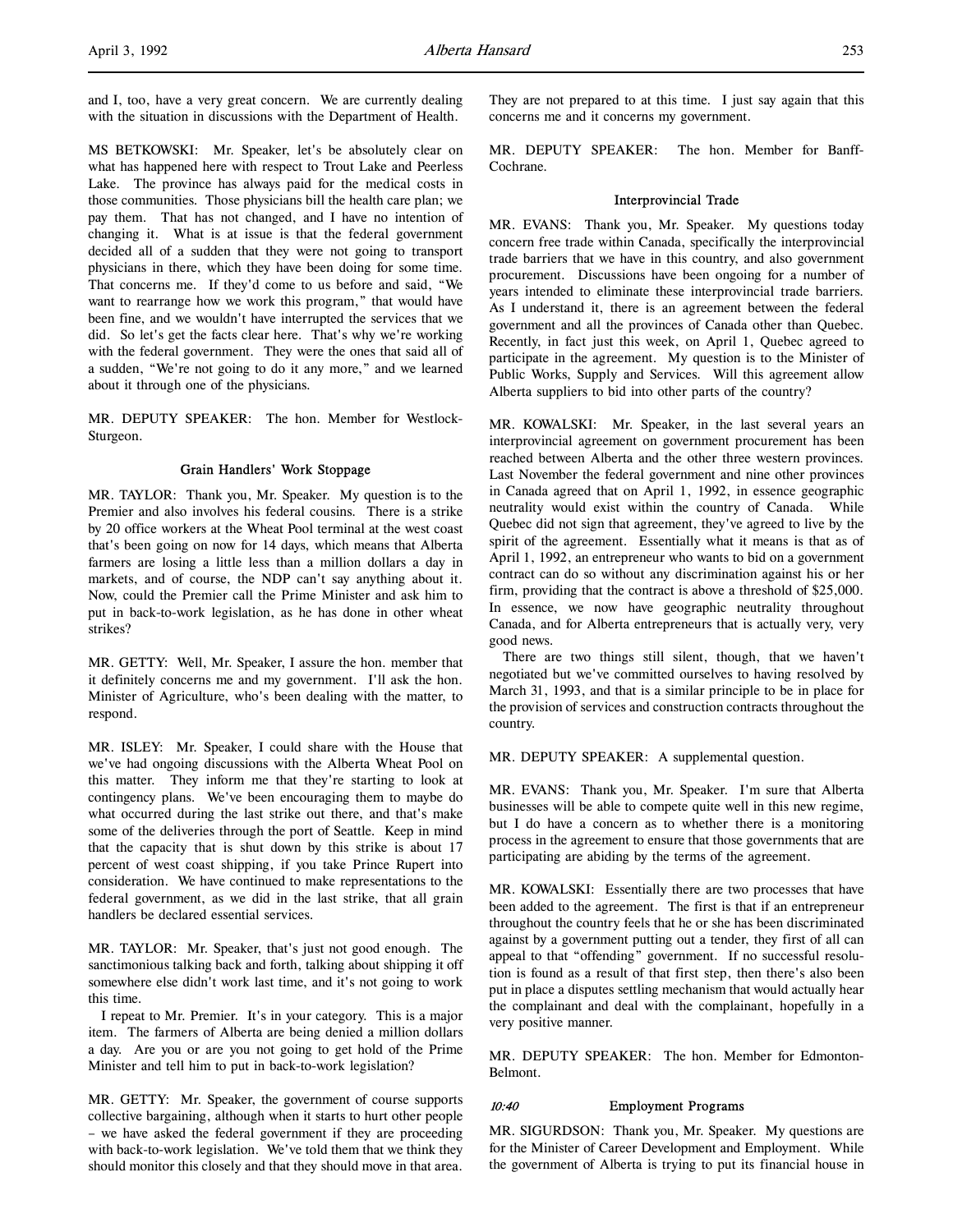order, unemployed Albertans and their families are waiting to see what kind of financial commitments will be going to programs. Would you believe that last year we had an unemployment rate for youth in Alberta of 8.2 percent? This year we are now at 14.8 percent, and even with that, the minister offered no new hope for unemployed youth through the summer temporary employment program. I would ask the minister: is the failure to act on that program for youth unemployment just a sign of what's to come in his department?

MR. WEISS: Well, Mr. Speaker, I could be very brief and just emphatically say no, but I don't think that would be fair to the hon. member. I wouldn't want to appear defensive, but first of all, let's recognize that the Department of Career Development and Employment, without anticipating what may or may not be in the budget speech, does program some \$100 million-plus for assistance in career development and for training assistance to those unemployed as well as to the apprenticeship system. The obstacles are not as he referred to, and I'm very proud to say that this government continued with some \$10 million in the summer temporary employment program and will be assisting some 3,000 plus young people in their efforts this year.

MR. DEPUTY SPEAKER: Supplemental question.

MR. SIGURDSON: Thank you, Mr. Speaker. There are an additional 30,000 Albertans unemployed in 1992 as compared to 1991. We have through interim supply dedicated almost \$38 million to the Department of Career Development and Employment, and Albertans deserve to know how much of that money is going to be dedicated to training and employment programs. I would ask the minister to live up to that obligation and tell us just how much money is going to support those programs in fiscal year 1992-93.

MR. WEISS: Well, Mr. Speaker, I'm sure the hon. member is well aware that the announcement with regards to the budget speech is forthcoming. He'll just have to wait, wait, wait.

MR. DEPUTY SPEAKER: The hon. Member for Edmonton-Meadowlark.

# Provincial Fiscal Policies

(continued)

MR. MITCHELL: Thank you, Mr. Speaker. On the weekend the Treasurer clearly stated that his seven budget deficits haven't been his fault; they've been the fault of declining resource revenues. Today we saw the Premier reconfirm that excuse for continued deficit spending. How many deficit budgets does it take before this Premier understands that he hasn't got a temporary revenue problem; in fact, he has a structural budgetary problem based upon a new revenue reality?

MR. GETTY: Mr. Speaker, I discussed this matter in some detail in talking with the hon. member's leader. While nobody likes debt, there are occasions when governments, countries, provinces, cities, individuals, businesses all use it, and they use it in an intelligent, reasonable, responsible way. That's happening here in Alberta. We do have a dramatic loss of resource revenues. We have that kind of province. The next thing you do when that happens is sharply reduce the growth of government expenditures, and we have done that. We've done it to a greater extent than any government in Canada over the last six years. Now, if the hon.

member's position is that as well as doing that, we should in fact load taxes onto Albertans, I don't agree with him. He is wrong.

Mr. Speaker, one other thing. I think that he should have more confidence in this province. Albertans have faced difficult situations. We lay it out for them, and they are perfectly capable of dealing with them in a responsible manner.

MR. MITCHELL: After seven consecutive years of deficit budgeting, I wonder what individual would be able to increase their debt.

Has the Dominion Bond Rating Service made a horrible mistake, or is it in fact true that the debt per capita in this province, including pension liability, is now \$10,000 for every man, woman, and child in Alberta? It almost makes you want to vote Conservative, doesn't it, Mr. Speaker?

MR. JOHNSTON: Mr. Speaker, the answer to the last question is, yes, you should vote Conservative. [interjections]

MR. DEPUTY SPEAKER: Order. Order please. [interjections] Order in the whole House, please.

## Alberta Special Education Network

MR. JONSON: Mr. Speaker, recently the Premier proposed an initiative to the First Ministers' Conference on the Economy dealing with developing a data exchange system for schools on a national basis. This proposal, which might be referred to as an electronic highway, has great potential for not only the educational sector but the economy and society in general. We've had operating in Alberta up until recently a specialized education information network, called ASPEN. I wish to ask the Minister of Education if there are any plans to replace or extend this particular service.

MR. DINNING: Mr. Speaker, in preparing our budget for 1991- 92, the fiscal year just ended, all departments of government had to find ways to control and in fact reduce expenditures, and we had some difficult choices to make. The Alberta special education network, better known as ASPEN, was providing a very important service, providing special education information through electronic mail, news releases, forums, but regrettably it was one area in which we had to suspend operations. In doing so, we then went out to the private sector, out to the larger community, and in fact today we are working with the likes of a local school board and a couple of private-sector businesses that are trying to bring ASPEN back to life in a more enhanced format, providing services to more people. I think it's an appropriate area, that in keeping with the Premier's comments about investing in new kinds of infrastructure, we would bring these business/community partnerships to life by providing these kinds of important services.

MR. JONSON: My supplementary question, Mr. Speaker, would be: given that this is the direction in this development, will there be an effort to operate this system on a cost-recovery basis, or will assistance still be provided to the system?

MR. DINNING: Mr. Speaker, in the interest of expanding the number of services and the quality of services that are provided, I gather from those who are looking at rebuilding ASPEN that they are in fact looking at a user-pay system to be able to expand the availability of services. We're encouraging that they work in greater partnership with a new group called the Alberta Educational Technology and Research Foundation, a group that has come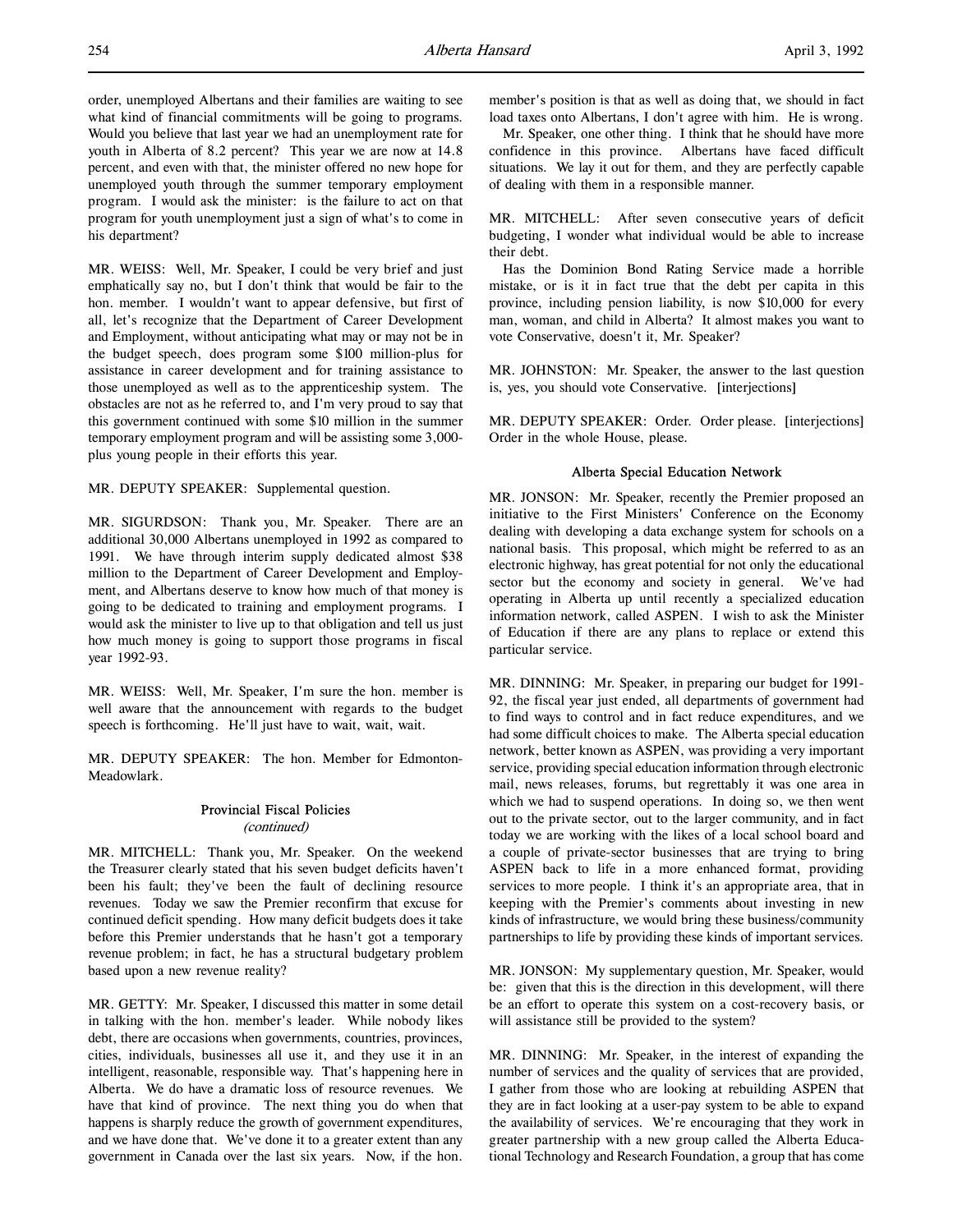together, another private-sector, business, and government/community partnership that's focusing on this whole area of technology, very much in keeping with the leadership of the Premier at the First Ministers' Conference in talking about those information highways: not just investing in old forms of concrete but investing in information highways to ensure that all our young people and all Albertans in fact can have better access to technology that will provide them with new kinds of educational experiences. We're quite excited about the work that's being done by this foundation.

## Oldman River Dam

MR. McINNIS: Mr. Speaker, my questions are for the Minister of Public Works, Supply and Services. The Supreme Court of Canada ruled on January 23 of this year that the province of Alberta had bungled the environmental assessment and approval of the Oldman River dam, which is the reason why we now have a federal environmental impact assessment on this provincial project, the primary and, I'd suggest, perhaps the only reason. In any event, the environmental impact assessment and the mitigation plan is going to be made available in the middle of May. I would like to ask the minister if, in the absence of a downstream mitigation plan, he will advise the House if he's going to fill that reservoir right to the very top, or is he going to practise a little commonsense and operate that facility in an environmentally sound fashion.

## 10:50

MR. KOWALSKI: Mr. Speaker, I can only sense that the Member for Edmonton-Jasper Place has forgotten what happened in 1991. The reservoir was filled in 1991, not 1992. It would seem to me that the hon. member is a year in time behind the fact.

MR. McINNIS: Mr. Speaker, last year the reservoir was filled about to the two-thirds level, to the bottom of the spillway. This year it would go a lot further.

Scientific reports show that only 20 percent of the potential environmental damage in that facility has been done to date, and all we're asking is if the minister would agree to a policy of no further damage for the next five to six weeks until the environmental assessment report is in and the mitigation plan can be looked at.

MR. KOWALSKI: Mr. Speaker, the first of two reports from the environmental assessment review panel have already come in, and the hon. member is asking us to wait for a second. We've already responded to the suggestions made in the first report.

More importantly, part of the Oldman River dam construction project is the most widespread mitigation program that's ever been adjudicated or assessed to any construction project in the history of Alberta. Mr. Speaker, we can talk about mitigation with respect to the infrastructure, the land, the soil in the area. We can deal with mitigation with respect to wildlife in the area. We can deal with mitigation with respect to the fishery. We can deal with mitigation with respect to the fauna. We can deal with mitigation with respect to the historical resources. We can deal with mitigation and talk about mitigation downstream of the Oldman River damsite itself. All of that information is public. All of that information has been filed in this Assembly. Literally yards of documents have been provided in here.

Mr. Speaker, we continue to deal with the local advisory committee on a very regular basis. We look forward to any recommendations that they have as we would look forward and will look forward to the second report from the EARP panel, and we'll deal with those suggestions in a very positive way.

MR. DEPUTY SPEAKER: The hon. Member for West Yellowhead.

#### Community Recreation/Cultural Grants

MR. DOYLE: Thank you, Mr. Speaker. The valuable program for community recreation/cultural grants for municipalities is scheduled to end next year in spite of the fact that in 1985 the original program was announced for 10 years. Municipalities need to be able to plan their programs and are anxiously awaiting word from the minister on whether the program will continue until 1995, as originally announced. I'd like to ask the Minister of Tourism, Parks and Recreation if he could tell Albertans: what is the fate of this valuable program?

MR. SPARROW: Mr. Speaker, it has been a very valuable program over the years. It is presently under review, and I will be bringing some proposals to my colleagues shortly.

MR. DEPUTY SPEAKER: Supplemental question.

MR. DOYLE: Thank you, Mr. Speaker. The best thing about this program is that the facilities are built according to local priorities rather than according to the political priorities as in the case of the lottery programs. Will the minister guarantee that the money from the General Revenue Fund of the province will continue to support cultural, recreational, and other programs?

MR. SPARROW: Mr. Speaker, we have a budget process in place, and each and every year we bring forward proposals. I would hope that in next year's budget we could have an amount in my A base to be voted on.

MR. DEPUTY SPEAKER: The hon. Member for Edmonton-Gold Bar.

#### Ambulance Service

MRS. HEWES: Thank you, Mr. Speaker. Just made it in under the wire that time.

Mr. Speaker, yesterday I spoke of the serious concerns expressed by health care providers regarding the ambulance regulations. Albertans want and need a quality ambulance service, but municipalities are concerned that the Act and its regulations will make costs to them prohibitive. My questions are to the Minister of Health. Will the minister now accept the recommendations of The Rainbow Report, rationalize the system, and make funds available to municipalities for ambulance service?

MS BETKOWSKI: Mr. Speaker, I don't believe that the only solution in health is to just spend more money on it. I would love to be able to stand and say that we've got a whole bunch of new money to put into the ambulance service. I think there are ways of doing it. I think there are transitions that we can go through. But just saying that we need more is simply something that the future taxpayers of this province can't afford.

MRS. HEWES: Perhaps the minister did not understand my question and studying *Hansard* may help a little bit. This isn't good enough, Mr. Speaker. Municipalities are overburdened as it is. We can't expect them to pick up the whole cost. Is there at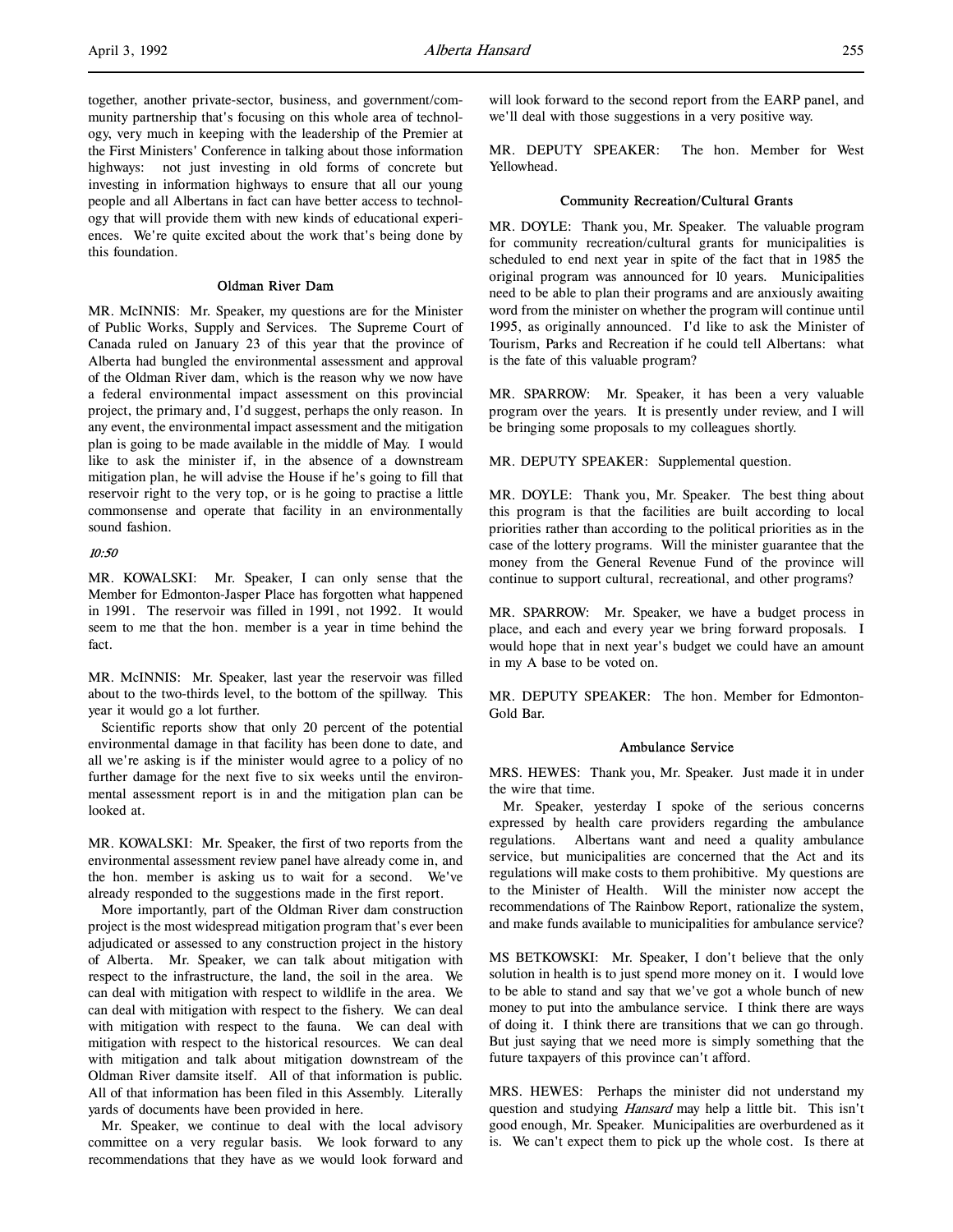MS BETKOWSKI: Mr. Speaker, the payment for ambulance service is a partnership amongst the user of the ambulance service, the municipality, and the provincial government when we pay on the per unit cost. It's not just a matter of ladening municipalities. As I said last spring in the House during my estimates, as provincial revenues come forward, my preference will be not to give them across the board to municipalities but rather to give them to those least able to provide ambulance service, not least willing. I feel the same way today as I did then.

The proclamation of the Act will provide for a three-year transition period for ambulance service, and I think we can work through the issues in concert, believing as we do and as we passed the legislation in this House that access to health services via ambulance is a very important priority in Health.

MR. DEPUTY SPEAKER: Might we have unanimous consent to revert to Introduction of Special Guests?

HON. MEMBERS: Agreed.

MR. DEPUTY SPEAKER: Opposed? Carried.

# head: Introduction of Special Guests

(reversion)

MR. BRASSARD: Mr. Speaker, it gives me a great deal of pleasure today to introduce to you and through you to the members of this Assembly 12 Boy Scouts from the Olds troop accompanied by their Scout leader, Mr. Wilson Loree, and Mr. Malcolm Kopas, the troop scouter. I wonder if they would stand and receive the warm welcome of this Assembly.

MR. DEPUTY SPEAKER: The hon. Member for Drayton Valley.

MR. THURBER: Thank you, Mr. Speaker. On behalf of my colleague the Member for Redwater-Andrew it gives me a great deal of pleasure to introduce to you and through you to the members of the Assembly 52 bright students from grade 6 in the Lamont elementary school. They are accompanied today by three adults, and I would ask them to rise and receive the warm welcome of this House, please.

head: **Orders of the Day** 

## head: Government Bills and Orders head: **Second Reading**

## Bill 9 Nova Terms of Service Regulation Validation Act

MR. DEPUTY SPEAKER: The hon. Minister of Energy.

MR. ORMAN: Thank you, Mr. Speaker. I'm pleased today to move second reading of Bill 9, the Nova Terms of Service Regulation Validation Act.

Mr. Speaker, this Bill validates the Nova terms of service regulation, which was put in place by order in council on February 13 of this year, under section 43 of the Nova Corporation of Alberta Act. This Bill also includes a provision that precludes actions against Nova for their compliance with this particular regulation. There is a very technical aspect to the regulation and this piece of legislation. The Nova regulation limits the availability of interruptible delivery service at designated points by ministerial order on the Nova system. Effective on March 1 of this year, through order in council, the Alberta/British Columbia delivery point, commonly referred to as ABC, in the Crowsnest Pass was designated under this regulation.

[Mr. Jonson in the Chair]

The designation of ABC, Mr. Speaker, and this regulation stems from a concern that the availability of interruptible delivery service at the Alberta/British Columbia border point was being used to dictate upstream suppliers' access on ex-Alberta delivery capacity without regard for any of the firm transportation contracts existing on Nova. Recent actions by the California Public Utilities Commission have served to exacerbate the problem by that organization's pressure on shippers on the downstream system to bypass existing supply and transportation arrangements. Interruptible service at the Alberta/British Columbia border point was being used to facilitate this particular bypass.

## 11:00

Mr. Speaker, under the regulation that was designated an order in council some interruptible delivery service is allowed during the months of November through February when the pipeline traditionally has excess capacity. I should point out that through the regulation and through this piece of legislation there is no change to the total volume of gas that is available to customers through the Alberta-British Columbia border point, but it does protect firm contracts that are in place. There is nothing that prevents shippers of interruptible supply on the Nova system seeking firm contracts through assignment on the Nova system as opposed to continuing the use of interruptible supply. This is an interim solution to the problems that we're facing with regard to Nova at this current time, and as a result the regulation is due to expire on June 30, 1994. We have incorporated a sunset provision. This period of time will allow us to continue our dialogue with the industry to determine more appropriate terms of access for ex-Alberta delivery capacity on the Nova system.

Mr. Speaker, the Nova system is a unique system. It is not regulated by any provincial or national regulatory body. Rather than have full government involvement in the Nova system, traditionally a committee has been in place that is structured as a complaints committee with participants from the industry who come together with the Nova officials to deal with concerns related to the system. This has allowed for the resolution of most of the disputes that have arisen from time to time between the producers and Nova. It has been more cost effective than full regulatory involvement, and it has been in many ways less confrontational than is common in other jurisdictions where pipelines or other transmission systems have been under full government regulation.

Mr. Speaker, under this approach the regulation-making powers under section 43 of the Nova Act are quite limited, and for this reason the Nova terms of service regulation requires validation through legislation. Rather than validate the regulation through an amendment to the Nova Act, it was our desire to introduce a separate piece of legislation to deal with this particular issue to signal that the regulation is in fact interim in nature and not a permanent change to the Nova Act.

In closing, Mr. Speaker, this Bill recognizes the importance of contractual commitment. Producers in this province spend billions of dollars establishing reserves, securing firm customers and transportation through the pipeline systems, and the resultant capital requirements to live up to these long-term contractual relationships. This Bill supports the integrity of contractual relationship between buyer and seller in the natural gas industry.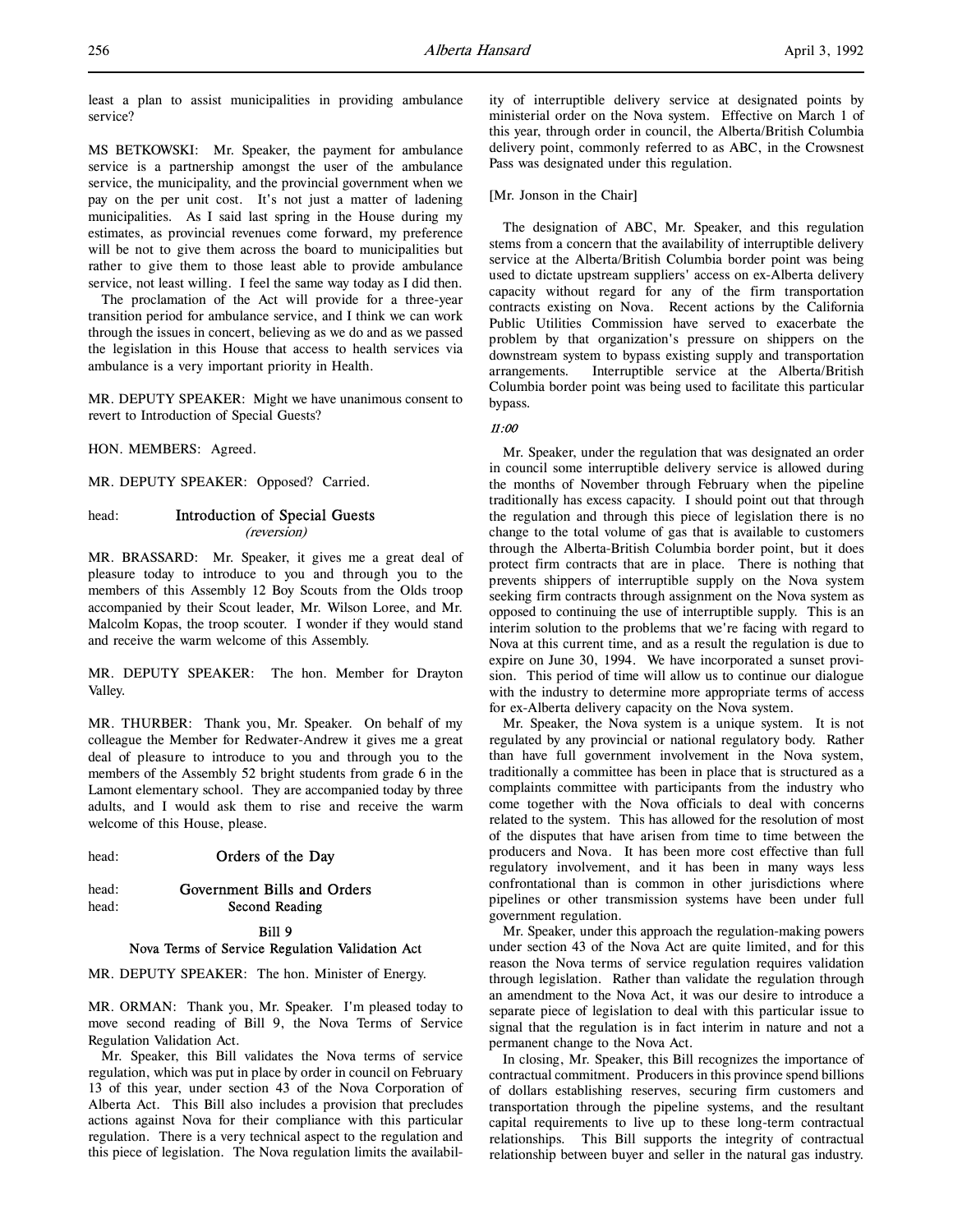Mr. Speaker, I'm very pleased to move second reading of Bill 9.

MR. ACTING DEPUTY SPEAKER: The Member for Edmonton-Centre.

REV. ROBERTS: Thank you, Mr. Speaker. I'm pleased also to be able to speak at second reading to this very short and small validation of a regulation that represents an enormously complex and difficult issue with some long-term consequences that I would like to discuss in the Legislature here this morning. Coming over from Health to Energy, it's kind of interesting to know how to spend one-third of the provincial budget, to look at how to raise a third of the provincial budget. Jake Epp has done it at the federal level, and I'm going to try to do it here provincially. Certainly our health and our energy resources are two of the greatest resources we have, and they need wise counsel.

I must say that it's tough to cut my teeth on this, as I say, very complex issue in terms of the production and transport and sale of natural gas to the U.S. It is, as the minister says, a very technical issue, but as we've also come to find out, a very political issue that is now rising in aspects of an issue in a very different world than natural gas sales have been in before: a very much more deregulated market, a much freer market, a much more continental market, and, in fact, much more of a buyer's market. With natural gas we as producers don't have a lot of bargaining power because there is such a pool, such a balloon of natural gas supply that it makes a free and fair market difficult when the buyers such as California have a lot of chips on their side of the table. Much is at stake for us as producers in this province and for Alberta and for our revenues and royalties in this whole new continental picture regarding natural gas sales, and this Bill certainly gets into that.

The various principles of the Bill, I understand – and I just wanted to go over them to ensure that I'm on the same wavelength with the minister. It was odd to us that we would be here validating a regulation, but I understand that is part of the Nova Act and that we're not just rubber-stamping something that's already in force or sabre rattling to give greater power to the minister but also understand that this is an interim measure and not something to be understood to be held as a permanent amendment to the Act. So that's a principle I think we can live with.

The principle of protecting the resource is certainly a strong one. We want the producers in this province to get the best return for the natural gas and for the government of the province to get good royalties as a result and also protect, as the minister says, commercial contracts, because yes, in the private sector prices can fluctuate, and we want to get the highest rate of return and the highest price. Contracted, firm capacity gas does do that for us. This is, in a sense, against the California position of capacity brokering, which can help to force the price down. My only question – we'll get into it later – is about if we want to support the sanctity of commercial contracts in the private marketplace, why isn't that done through the courts, not through the Legislature? As the minister might be aware, various gas producers have taken this issue to court, and maybe that's the place where it belongs.

The minister did not refer to this in terms of it being a principle along the lines of reregulation, reregulating what gas may be delivered and how it may deliver it on the Nova line at the Alberta-B.C. border. Now I'd like to go over his comments that there is still volume on the line but as of contracted price. Interruptible gas is not allowed, is my understanding of what this regulation does. This is regulating against interruptible gas and an interruptible delivery system.

As we know, in a fully deregulated market, without this kind of regulation some gas producers in Alberta could sell to some consumers in California, and that could be a market condition. This regulation would prevent that. It would put out people on the spot market from selling cheap gas to California that is not contracted for. That is a regulation that intervenes in the market. Now, if the minister wants to deny that or tell me that I'm not clear on that point of this reregulation, then I'd like to know, but I think that's part of the principle of this Bill.

The final principle, as I understand it, is the principle of provincial rights over pipelines and over our resource. Now, I am not entirely sure how the jurisdictional question is settled on this matter. I thought that in some ways the National Energy Board had some claim over how gas would go through pipelines between provinces and that there is some question about the need to deregulate pipelines. Nonetheless, what this Bill is saying is that this Legislature has power over Nova and what gas gets delivered at that border point, and that is asserting, in a sense, provincial rights to do so. Again, the pipelines are not just part of a completely privatized system.

We support these principles, Mr. Speaker, as I understand them, and we support the Legislature's ability to validate this regulation, support the sanctity of commercial contracts negotiated in the private marketplace, and support the need to reregulate, in fact, when and where there is market failure. Maybe that's the distinction we need to draw, because as I understand it, we as New Democrats are very sensitive to where the market fails and what the conditions are for market failure. Where there are public goods involved, there is market failure. Where there is a lack of information on the part of buyers, as we found out with Bench Insurance in Red Deer, there is market failure. Where there cannot be many buyers and sellers or many people involved in the marketplace, where there's only one pipeline or one university – that is, not a condition for a free market – there is market failure.

## 11:10

We need to either legislate or regulate the way the economy moves in these areas. Now, we as New Democrats are very much more cautious and concerned about how free markets fail, when they fail, and in whose interests they fail. I know the Tories and the Liberals across the way have this ultimate faith in the free market and the fair market to never fail, that whether it's through Bench Insurance or through health care or through natural gas sales, the market should just be allowed to determine it, and that we should get government out. We, or at least I – I don't know if I speak for my entire caucus – strongly believe in the free market as one of the most powerful mechanisms to allocate goods and services to make everyone better off. It does that powerfully and effectively most of the time, but there are times when the market fails to meet certain objectives, does not make everyone better off. The market is great for the distribution and allocation of toothpaste and for cars, but the market fails for the best allocation for health care, for education, and for other public goods.

The question here is: where does it extend for the sale of natural gas, particularly with respect to the CPUC's position that they want a full market, a free market? They don't want any regulation. They wouldn't support this Bill because it's a violation of how they understand free market. They're free marketers down there, Mr. Speaker, just like free marketers here, but we have this dispute in the right wing in terms of how that market should operate. We have to decide in this case what is causing the market to fail and how to design an appropriate and effective regulation and legislation to correct it. There are, as I say,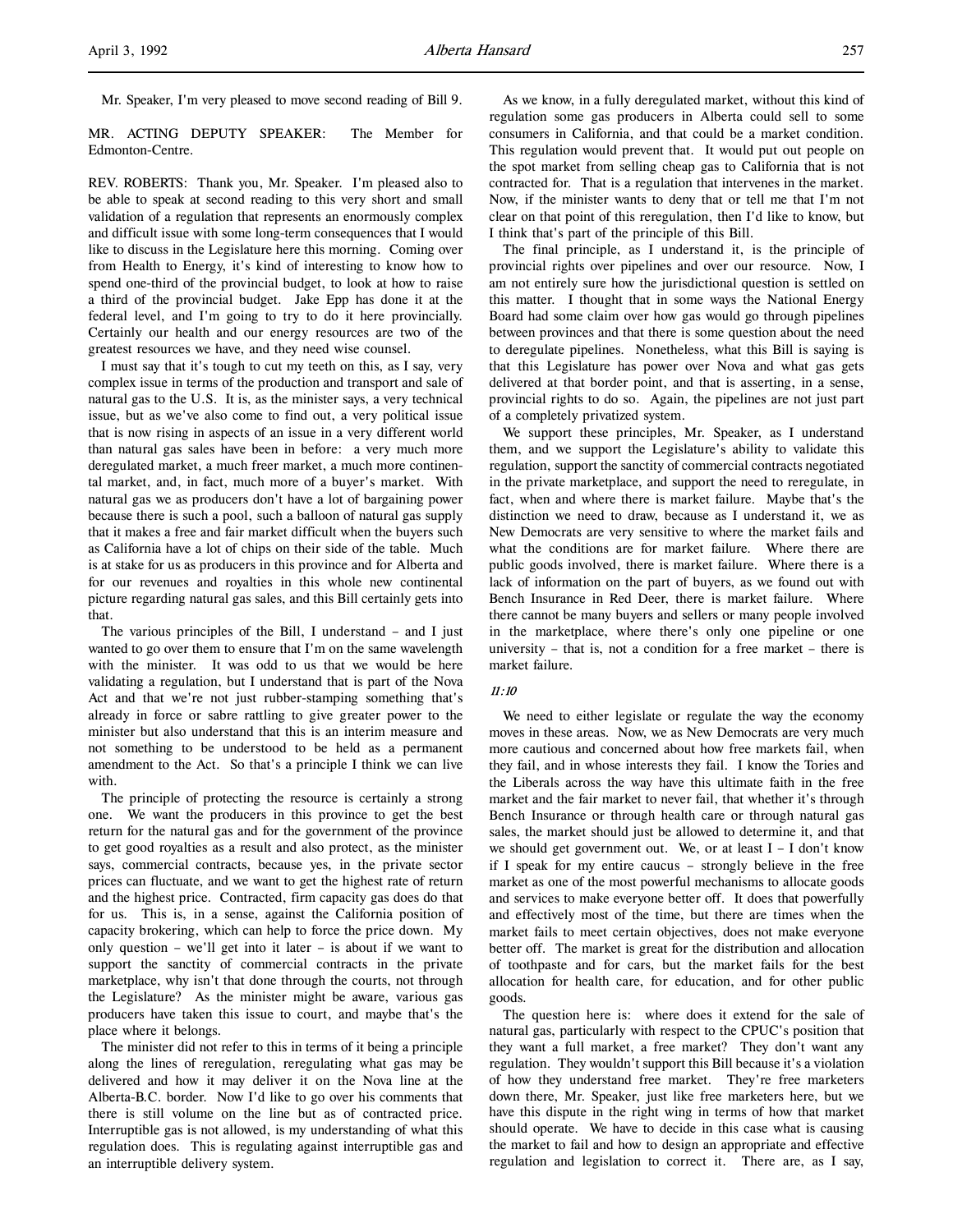technical and political questions about this that involve Alberta and Southern, Pacific Gas and Electric, CPUC, NEB, FERC, Nova, and now this minister and us in this Assembly. We're all involved, and we have to come to some solution as to what is going to be the most optimal solution, what is going to make everyone better off, particularly what is going to make it clear that Alberta is not going to be worse off as a result of certain market conditions.

Now, I have six questions which I'd like to pose to the minister about this in terms of the wisdom of this regulation at this point in time to in fact correct this market failure in the most optimal way.

The first question is: why is the minister bringing in this regulation? Why are we being asked to validate it in this legislative political arena when, as I understand it, there are already negotiations going on to resolve the matter in the private arena? Well, I don't know if it's entirely private. There are various players involved who are meeting to negotiate an end to this kind of sense of unfairness. There was a statement of principles which I thought that Alberta, B.C., and California had come to. The minister put out a press release in February saying that we're on track at the negotiation table; we've got a statement of principles by which we can live and by which California can live which will suffice in terms of finding a solution to the matter. Then I heard that the NEB decided to have a hearing. The Canadian Petroleum Association wanted them to subpoena California, and California said: "What in the world's going on? We've got this statement of principles here. Why do we have be subpoenaed to a regulatory body in Canada?" It was a great irritant. Then, I'm told, California got quite upset when they heard that the Minister of Energy in Alberta brought in this regulation on March 1. They said: "Wait a minute. What's going on here? We're at the table trying to negotiate this. Nothing in this statement of principles is saying that you're going to cut off interruptible gas at ABC." Again it was seen as a real irritant. Are we in fact negotiating in good faith at the table? I'd like to believe that we are. I read in the paper yesterday that the U.S. consul general says that those negotiations are still on track. We're a couple of months away from some agreement. So I wonder: if they are, why are we having these irritants? Is this kind of a club or a stick or a fallback position in case those negotiations fail? It seems to me that there are these two things going on at once, which don't, to me, seem to work toward an optimal solution.

The second question I have, and I think I know some of the answer to it but I again want to raise it: if we want to support the sanctity of commercial contracts in the private sector, if those are violated, why not have that settled in the courts, not in the Legislature? It seems to me that if we're going to have a fully deregulated market and allow buyers and sellers to enter into agreements, if those are violated or not fulfilled, then it's a legal matter for the courts to determine, not to get it back into the political arena.

Now, this is interesting, Mr. Speaker. Members might be interested in knowing that, as I read earlier this week, during the 1980s in Washington, D.C., during the period of great deregulation under the Reagan administration – everything was being deregulated – the number of lawyers in Washington doubled from 8,000 to 16,000 lawyers and court cases. Now, we know how litigious the American situation already is, but what you get with deregulation is more litigation and more legal action. That's what's happening, and that's part of the consequences that this government embarked upon when they wanted to deregulate the market. That's the consequence. Why not live with that consequence? I don't know if it's a plot by lawyers to give them more business and us as legislators less business. We might not be happy about the outcome. It might take years and years in the courts to decide what's going to happen, but that's the world we're in now. To try to reregulate it, I think, will solve some court actions. As this Bill says, Nova will not be liable in the courts. I think that's fair, but it is not consistent with the full-term consequences of this government in how they want to deregulate the market.

Then I want to know whose interests this Bill is really serving. The Alberta pool is made up of those who hold contracted firm capacity of  $-$  I hear 80 percent of it is by the majors and that about 20 percent is by smaller producers of gas. Now, I'm impressed that IPAC has joined with CPA in calling for this action and that there's a lot of support out there, but I'm also wondering about those producers who do not have firm, contracted capacity on the pipeline. What about those smaller Canadian producers who are struggling out there trying to get on the line but are not in a position of being there in a major way as the majors are? This Bill in a sense will cut them out of the market in the long-term consequences of it.

In fact, as we've often seen with deregulated markets, what happens is that there are greater mergers and acquisitions – for instance, in the airline industry in the U.S. we end up with only two or three major carriers who take over the market – and the effect of deregulation of many buyers and sellers does not in fact work. By this action are we going to eventually break up the A and S pool and allow for the majors then to dominate the market and keep the small Canadian producers out of it? I mean, there are now going to be those without firm capacity who are not going to have the revenues, not going to be able to build their fields and have the capital to continue by 1994.

Now, I was interested to read that the minister – I'm going to quote from an *Edmonton Journal* article of February 13.

SOME HON. MEMBERS: Order. You can't do that.

REV. ROBERTS: You can't do that? Well, the minister can correct this or not. I was surprised to read in the newspaper that "the big guys are not going to be responsible for the activity in this province . . . ever again," said the Minister of Energy. Now, he could well have been misquoted. I think I know what he was trying to say, but I'm not sure whether this Bill doesn't feed right into the hands of the big guys and whether they've gone completely over to the Reform Party in supporting Preston Manning and his buddies and have left the Conservative Party here in Alberta behind. I know they're never going to give bucks to the NDP. In fact, in Saskatchewan they tried to support Grant Devine, but wherever that is politically, the support of this reregulation, in my view, is going to hurt the Canadian producers in the long run and lead the majors, those still in Fortune magazine's top 10, to have a greater market share and greater market dominance. So by passing this, I want to know whose interests are really being served.

## 11:20

I have other questions here about other designated delivery points – it's only ABC line – the jurisdictional question I've raised.

I want to get into my last question, which has to do again with the negotiations which are currently going on. As I understand it, one of the factors involved in the negotiations has to do with what is in the U.S. called the mega-NOPR, which is the mega notice of proposed rule making. Now, Mr. Speaker, the mega-NOPR and FERC, the Federal Energy Regulatory Commission in the U.S., are not new to this dispute between producer and consumer states in the U.S., particularly in a deregulated market when prices fall.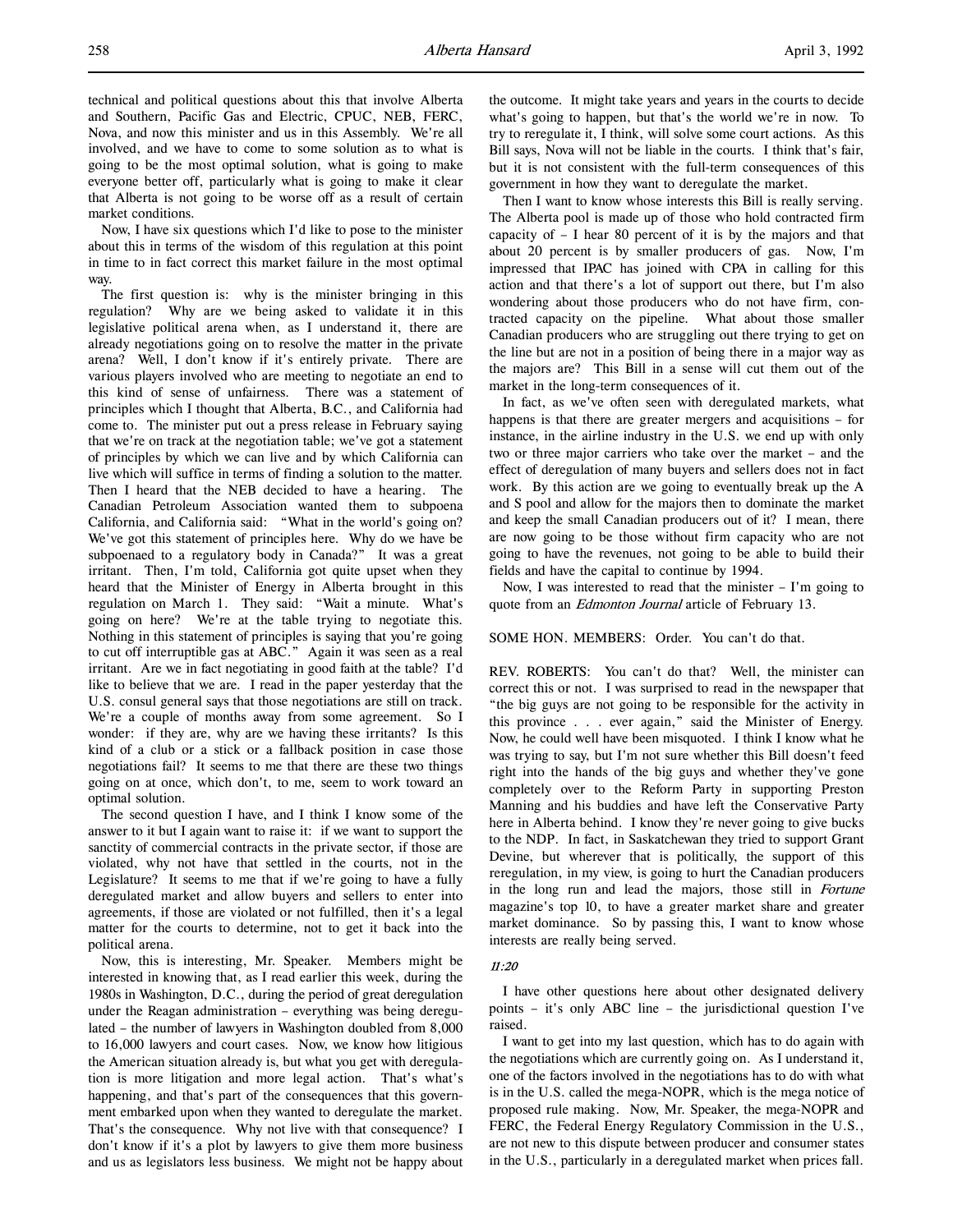The question, the dispute, the issue really is: when prices fall, when the producer states or provinces lose out, how is the compensation paid for in terms of the loss to the producers? Now, the minister has already said, and I agree, that the producers in this province have spent millions and millions of dollars in capital to get to the point where they can now sell firm, contracted capacity in the pipeline. If CPUC comes along and says, "Sorry, hold on; we know there's cheaper gas behind you there, and we want to get at that gas," it's going to mean that the contract is violated. The producer loses the revenue they need to make up for their investment, and it's legitimate.

What's happening throughout Canada and the U.S. – particularly in the U.S. – is that consumers are not dumb. It is, as they say, a buyer's market. The state of California is racked with a recession. Their military contracts are down, in tough shape. They want every deal and deep discount they can get. The question then becomes how to allow, in a fair, negotiated way, in a falling market with falling prices and cheaper gas available, for consumers to get access to cheaper gas or to have those contracts renegotiated in a way that gives fair compensation to both sides. Now, what California's done is said: "We don't care about any compensation to Alberta. They can just suffer up there. We want the cheap gas. We want it now." I understand that in these mega-NOPR agreements and negotiation with, I think, not capacity brokering, but they call it capacity reallocation or capacity relinquishing, there are ways within the negotiations to, in a sense, allow both sides to deal with the loss, for both sides to deal with fair compensation in the falling market. The minister might help me out, but that in fact is what the negotiations which are currently going on are trying to resolve.

Now, I know, as I say, this must be the most technical aspect for members here in the House. You know, I get these brochures from Executive Enterprises, Inc., these big fancy seminars, Mr. Speaker, conferences which are going to be in Calgary and San Francisco about U.S./Canada cross-border natural gas regulation. A two-day conference costs a thousand dollars; hard to go to on our budget. But what do they talk about? What do they talk about but the mega-NOPR. What do they talk about except the export of Canadian gas in this new, deregulated market. What do they talk about but all of these issues which are going on really behind capacity brokering or beyond capacity brokering. None of them are really saying that we should reregulate. None of them are really saying that we should cut off gas at ABC. One of the conferences last time had a section on Nova. It said: "What is the role of the regulator? Is Nova out of control? Are public hearings required?" It raises again a whole host of very technical issues behind this. I'm going to find out about these things. I'm going to investigate what it means by reallocating, relinquishing, renegotiating contracts according to new rules, particularly where lower prices are involved and Alberta's interests are being harmed, where the fair compensation is not being received.

Again I'd like to ask why it is that these negotiations, which seemed to have worked before in other jurisdictions, are not being allowed to take their full course here. Now, I've heard the minister say it's obviously because nothing is going to bring California to their knees, in a sense, in this issue. California even wants compensation from us for being overcharged for the last few years, which I don't think has a chance to stand up in court anywhere. But certainly, as the minister said, we need to negotiate a free trade agreement with the state of California. They are a republic unto themselves, and whether it's the FERC in the U.S. or the mega-NOPR or even the principles of the terms of agreement . . .

MR. ACTING DEPUTY SPEAKER: Hon. member, my apologies for interrupting, but could we have unanimous consent to revert briefly to Introduction of Special Guests?

HON. MEMBERS: Agreed.

## head: **Introduction of Special Guests** (reversion)

MR. ACTING DEPUTY SPEAKER: Thank you. The hon. Minister of Career Development and Employment.

MR. WEISS: Thank you, Mr. Speaker. My thanks to the hon. member and members of the Assembly. I have a group that have been here for some time, and I apologize. Thank you kindly.

It's my pleasure to introduce to you and through you to the members of the Assembly five special guests. Two of the guests are from the town of Kwe Kwe in Zimbabwe; they are Acting Mayor Justin Mazambani and Mr. Johnson Maware, town clerk. They are accompanied by Her Worship Mayor Betty Collicott, Mrs. Betty Osmond, and Mr. Guy Jette of Fort McMurray. Acting Mayor Mazambani and Mr. Maware are visiting Fort McMurray for the next week as Fort McMurray was partnered with Kwe Kwe for a three-year technical aid program for municipalities sponsored by the Federation of Canadian Municipalities and the Canadian International Development Agency. They are standing in the members' gallery. I'd ask them to receive the warm welcome of this Assembly.

# head: Government Bills and Orders head: **Second Reading**

## Bill 9 Nova Terms of Service Regulation Validation Act (continued)

REV. ROBERTS: To resume, Mr. Speaker, I know the issue with the CPUC, the California Public Utilities Commission: they are just being very, very difficult to negotiate and deal with. Time and time again it's legitimate and valid for us to say that they have just caused all kinds of actions which are unfair and irritable. I'm also wondering, though, if we continue on this course of action, how they're going to view what I understand to be – they're still taking 90 percent of our firm capacity, contracted gas, but they'll just go to other sources in the U.S. for the other 10 percent; that what's going to happen is that we're going to continue to lose market share in the U.S. and in California; whether we're ever going to get back to the position of 100 percent capacity or sale; whether in fact we're cutting off our nose to spite our face by virtue of this.

We've got to do something. I agree with the minister; I know we just can't allow the situation with the industry to continue. We've got to do something, but what are we going to do that isn't going to reduce our market share, which isn't going to jeopardize negotiations which are going on, which isn't going to result in the majors basically dominating the market in the next five or 10 years and keep the small Canadian producers out of it?

All of these questions have long-term consequences. I don't have the answers. I'm raising them this morning, Mr. Speaker, in terms of the principles of this Act validating this regulation, because I think they need to be on the record and need to be discussed and debated. If we can't do it through negotiation, if we can't do it through reasonableness, if we can't do it through a new way of thinking in terms of how compensation needs to be arrived at, if we can't do it in the private sector, in the private marketplace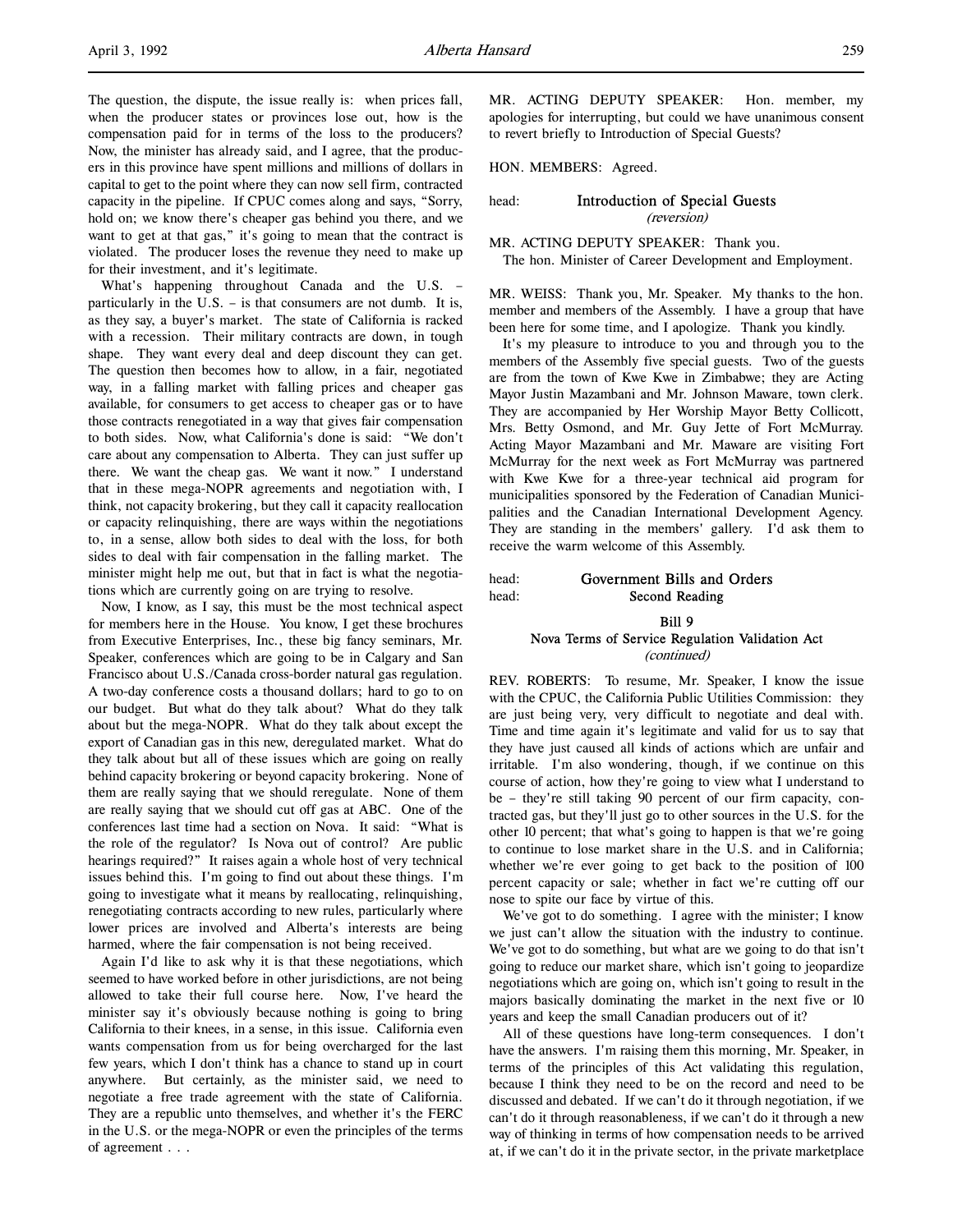to ensure that we as Albertans are going to be able to be consistent over time and that the buyers out there, whether it's California or others, will know they can trust Alberta – all of these other issues exist, but what we have to do, as I said, is fix, somehow, the market failure of using a buyers' market to rivet and ratchet down prices and to not allow the producer fair compensation.

In conclusion, Mr. Speaker, having raised these issues with the minister and with the members today, I think we need to look carefully, as we will at committee stage and at third reading, for the full implications and the directions that this Bill represents. It is one of the smallest pieces of legislation we've ever seen, but it begs a much larger question with very complex questions and long-term consequences. We need to be, as I say, ensured that we're clear about what's happening as this Bill moves through each stage of its reading in the House.

Thank you.

## 11:30

MR. TAYLOR: Mr. Speaker, first I want to congratulate the new critic for Energy for the NDP. I think he did a fantastically good job, because as somebody who has been associated with this all my life, I find it very complicated. The only thing that worried me a bit was that he was able to talk for his full 30 minutes, I think, when he said he didn't know anything about it. He's going to be real hell on wheels once he really learns the job. He did very well indeed and raised some interesting questions.

I was going to answer the last question he asked for him, because I know if he asked it of the minister, he would not likely get an answer, and if he did get one, it wouldn't be the right one. He was wondering why the California people just didn't sit and negotiate and why we can't just negotiate and get the cheapest price possible. Well, I think there are two big reasons. First of all, California isn't really interested in giving a fair price to Albertans. They're interested in getting the cheapest energy they can. They don't know whether they're going to get it from Mexico 20 years from now or from solar or from wind.

They also have a very good memory. This is the main thing I want to get across. In 1972, '73, and '74, when the shoe was on the other foot, when there was a shortage of energy, this government screwed California. They tore up the contracts. They did away with the so-called negotiations and said thou shalt pay so much, and it was about a four-time jump. They said the price was too cheap. All that California is really doing is practising exactly what they learned from us about 18 years ago. So for us to start to cry because we're getting our toes twisted and our ankles shoved into our ears, strictly in a good old wrestling hold, especially by this government, is rather sad. Therefore, that's why they are doing it.

## MR. FOX: Stick up for Alberta.

MR. TAYLOR: I'm not sticking up for Californians or sticking up for Albertans. The hon. Member for Vegreville says to hell with the market; stick up for Alberta; we'll get votes. Well, if that's all he was interested in, he would have supported my request today to get back to work legislation going for his labour representatives. But no; there are some principles involved even in your party.

I'd like to go on to the next point, Mr. Speaker.

#### MR. ACTING DEPUTY SPEAKER: Order please.

MR. TAYLOR: I'm sorry, but I know what you're going to tell me, and I've already changed.

## Speaker's Ruling Decorum

MR. ACTING DEPUTY SPEAKER: Well, hon. member, with respect I have a number of things to tell you. First of all, I would ask you to occasionally address the Chair. I think that the hon. Member for Edmonton-Centre will be listening carefully to your remarks, but I would request that of you.

## Speaker's Ruling Parliamentary Language

MR. ACTING DEPUTY SPEAKER: Secondly, I would caution you with respect to the use of certain terms, such as "hell" and "screwed," which have been ruled unparliamentary before in this Assembly. I can quickly get you the citations if you so demand, but I would ask you for a little bit more appropriateness in your remarks.

Please proceed.

MR. TAYLOR: Mr. Speaker, thank you very much. I will withdraw that and use the word "shafted." I'm sure the minister knows the feeling anyhow.

## Debate Continued

MR. TAYLOR: What I wanted to get at in this whole issue was that the minister and his government are a little bit like the man that murdered his mother and father and is now throwing himself on the mercy of the court because he's an orphan. This is what's happened here. What the government has done is set this up through the years, and now they're getting it back in spades.

The second matter that I'd like to refer to: in the '70s we jacked the price up unilaterally to our consumers; the second thing we did was deregulate when the Mulroney government was elected in the '80s. That had to be the height of idiocy. All that did was allow the consuming portions of North America to really put the heat on the producing portions, and in a democracy there are a heck of a lot more consumers than there are producers. But here we had happy Alberta, going along. We know we're philosophically committed to a free market; therefore, we'll deregulate, forgetting that a free market only works if you've got multiple buyers. If you've got multiple sellers, it has to have multiple buyers. But there are not multiple buyers in the gas industry. Anybody that thinks there's competition amongst those buyers out there still believes in the tooth fairy, Santa Claus, or Premier Getty. It doesn't matter what; it is illogical.

The point of the matter is that there are only a couple of buyers in each area of North America. There they were, allied out against us, and the producers were all saying: "Oh, boy. Aren't we really going to go?" because our mind in the '80s was still thinking in the '70s. These Albertans, these people in the energy industry – not only those that are in government but those that were out there working on the rigs, because that's what I was doing at the time – the vast majority of them were still in a 1970 mind-set, thinking: "Oh, boy. We've got a valuable asset here that the rest of the world is going to kiss our hands at whatever we offer them in order to try to get it." What they didn't realize was that we were in surplus and it was going the other way.

## [Mr. Deputy Speaker in the Chair]

What do we do? We deregulate, just when those big gas buyers are ready to buy us out. Consequently, zoom: \$4 a thousand cubic feet back when we deregulated in the '80s to spot sales today of 75 cents a thousand cubic feet. Big deal. With that kind of free market no wonder you need a wheelbarrow to get around in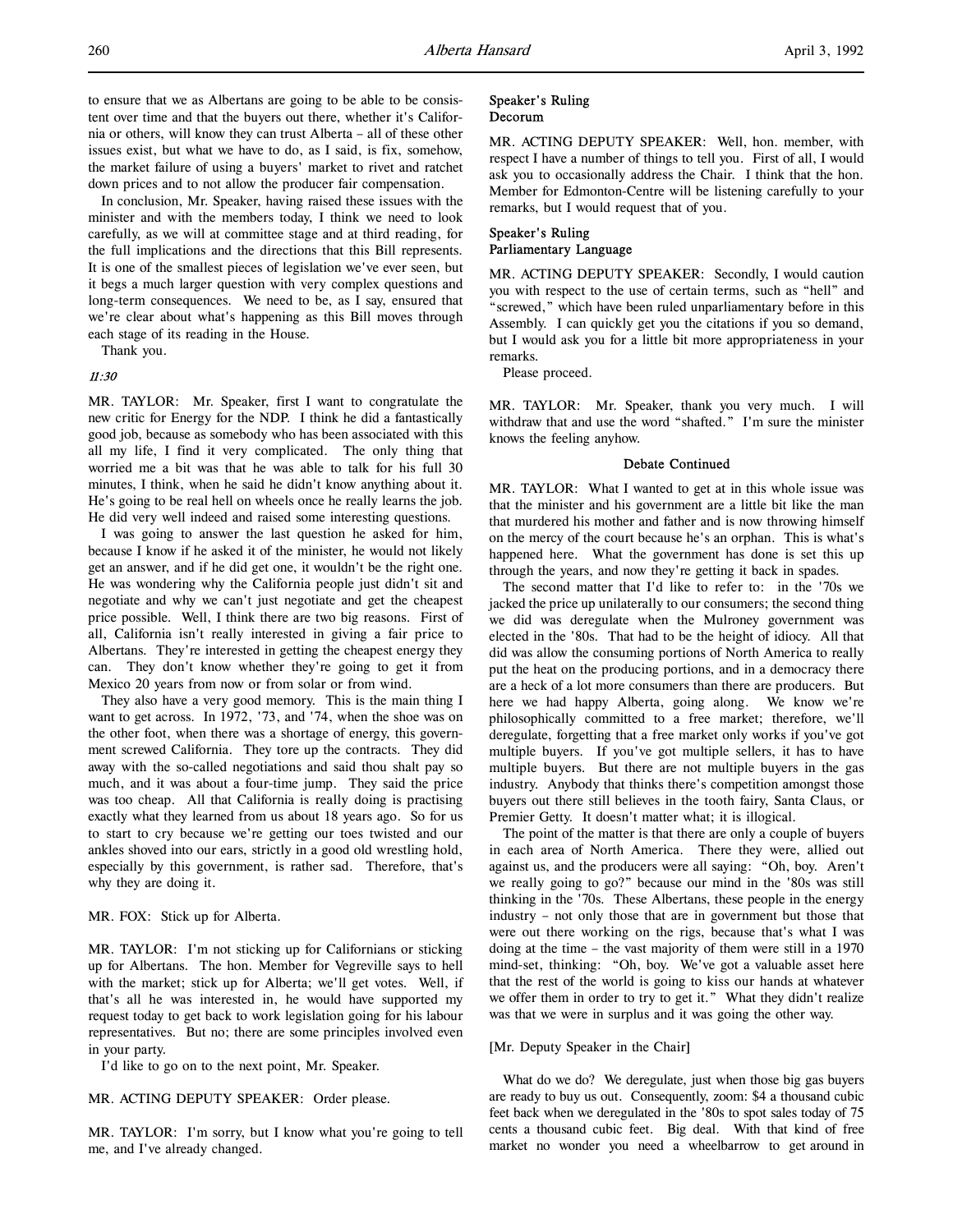this province and no wonder the only job you can get is being appointed to an overswollen cabinet, Mr. Speaker.

The point is that they deregulated just when it was going the other way. So down the price goes from \$4 to 75 cents. Now Little Lord Fauntleroy, our Minister of Energy, comes along and says: "Oh, boy. We should stop these interruptible sales." Well, interruptible sales are nothing more than some poor little starved-out Alberta company going up to some big, big California public utility who says, "We'll give you 75 cents, and if you don't take it I'll call the Bank of Commerce or the TD or wherever you have your loan and we'll have everything you've got." So at least the minister – I agree; I'm going to have to support this Bill. He's a little like the fellow that wants to close the gate – not the door after the horse is gone, Mr. Speaker, but the gate down at the end of the quarter section. He is now going to try to do a little bit about it because it was unfair competition to expect the big utility company, dealing with a little gas supplier who is up to his armpits in snarling bankers, to come out with a decent price.

But here's the worst part of it, Mr. Speaker. If you don't think this is a horror story, something that you would have to read by Edgar Allan Poe, the gas that this government has been selling when they deregulate it, is yours and mine, the taxpayers'. Roughly 25 percent of the money that's paid for gas is a royalty to us citizens. So when it went from \$4 when we were getting a dollar a cubic foot down to 75 or 80 cents now when we're getting 20 cents, that went out of our pockets. That's smaller schools, less schools, poorer hospitals, less roads, all because of the dedication to a free market.

Listen to what our friend T. Boone Pickens said. Nobody would ever call him a pinko in a hundred years: one of the greatest capitalists in North America, greenmailer, everything else. T. Boone Pickens said we need prorationing. Now, prorationing is exactly what the Member for Edmonton-Centre was groping for; he knew that something was needed out there. That is matching the supply to the market when you have an oversupply. Rationing is the other way around. Prorationing is something that we had. It was put in in the 1920s by Henry L. Doherty and the old Carter Oil Company in the central U.S. which was part of Esso. [interjection] Yeah, I was there. The point is that they knew in a free market that if you didn't have some way of trying to control the supply, you couldn't keep the price up. So one of the things we could be thinking very seriously about, and I offer this as a consideration, is prorationing. This is an effort at it by stopping interruptible supplies.

One of the other things the minister could be thinking about: why doesn't he screw up the courage – pardon; what's the right word for that? – have the stomach to maybe put in a regulation stopping any contract less than five years in duration. If you did that, you wouldn't get a lot of these little ones that are spilling onto the market.

## 11:40

The second thing – and the minister, I'm sure, is familiar with this – is that the finding cost of natural gas today is greater than 75 cents an mcf, yet we're selling it at 75 cents an mcf. So what we're doing is not only robbing the taxpayers – I don't mind an oil company dumb enough to sell their share for whatever they want to, but why should we in this Legislature be countenancing gas sales where we're only going to get 20 cents an mcf when it used to be a dollar? Maybe we should do what the Arabs are smart enough to do. I put one of the first deals together in the Middle East back in the '50s, '60s. They said: "We don't care what you sell the oil for, old boy; our royalty is so much a barrel. You can go do all the free enterprise you want, but you're not

going to suck us into that fancy market business." Maybe this government should be thinking of the same thing: "Our gas is worth so much here. You go play all the games you want with Santa Claus and the free market and everything else, but you're going to get so much." Right now when the minister and his minions and the people of Nova make a mistake, we pay 25 percent of it and sometimes more than that: up to a third. I see the member from Calgary, who is very familiar with it all, nodding to say that she couldn't find gas for less than 75 cents – unless you could tap this Legislature; you could get it free then, I guess.

No, our friend and the minister, I have to go along with it, Mr. Speaker, but I'm going to scorch his feet first, because of all the idiotic things, he is in effect asking us for a lifesaver. I'm willing to throw it to him because he's going down for the third time, but I can't help giving him a little bit of the dickens for being out there swimming with the big boys when he doesn't know how to swim and being taken to the cleaners. So in the final analysis, I'll support this change because it is a small, trembling change from free market people saying, "Maybe we should try to control the supply a little bit; maybe we should try to do something," instead of rolling over and playing dead for every big buyer that comes to this province just because we've got the gas to sell.

A final point that I want to make and what bothers me more than anything else: this won't be a blip in history when we let gas go from \$4 an mcf down to 75 cents. That's not the worst part about it. The worst part about it is that our children and our grandchildren very well may have to import natural gas or bring it in from the high Arctic at something like \$5 to \$6 a thousand feet just because this government desperately tried to sell every damn thing they could lay their hands on and tried to mitigate the budget that's going in reverse, and they sell it at less than replacement cost. That is something that our children and our grandchildren are really going to go after us for.

In the final analysis, Mr. Speaker, I support the Bill, but it's with tears and with a heavy heart that we have been painted into the corner by such gross mismanagement by such a bunch of amateurs over on that side of the House.

Thanks.

MR. DEPUTY SPEAKER: Does the hon. Minister of Energy wish to wind up debate?

MR. ORMAN: Thank you, Mr. Speaker. Sitting listening to the debate, there is one thing that we can learn from the two energy critics in the NDP and the Liberals, and that is: they both like to listen to themselves talk.

Mr. Speaker, let me deal with the Member for Westlock-Sturgeon because it won't take long. There wasn't much substance in any of his comments, so it will allow me to be very brief. Let me just point out to the hon. member – and I know he has selective memory loss – that during the 1972-75 period that the member was referring to with regard to contract changes, I recall that it was Pierre Trudeau and the Liberal administration that were controlling exports out of Ottawa at that time. I could be wrong in my history. Now, the hon. member holds himself out to be an expert on natural gas. During that period of time I don't suppose the hon. member had any natural gas production in Alberta. He was basking in the largess of the federal Liberal government in terms of the giveaway grants on Canada lands in the Arctic. So if he holds himself out to be an expert on Alberta, it's not through his experience. The hon. member points out it was in the '80s that he was basking in the largess, not in the '70s. I stand corrected.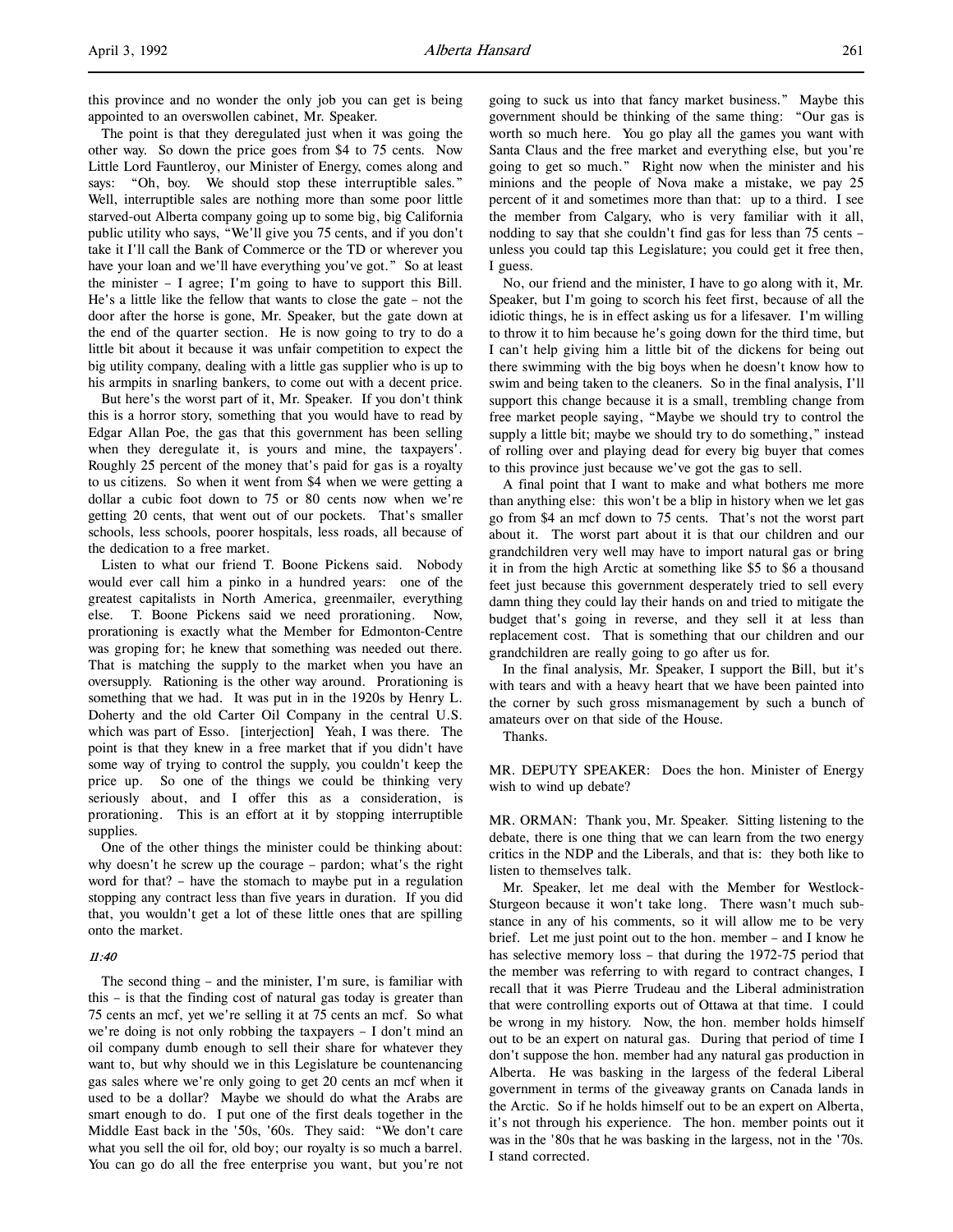Mr. Speaker, it is foolish of the hon. member to somehow suggest that Canada could have continued with deregulation in the face of deregulated markets in the United States. What the hon. member is suggesting is that today we could hold up gas for sale at the Canada/U.S. border for \$4 a thousand cubic feet when in fact it is selling for somewhere around half of that. Now, I don't have to be a genius – and our Adam Smith proponent in the NDP, whom I will speak to in a moment, suggests that we deregulate the price to \$4. How much of the market would we have in California if we held it up for \$4 at a regulated price when the U.S. domestic suppliers are selling it into California for half of that? I'm trying to understand the rationale. We would do one thing. We would conserve all the natural gas we have in this province for sale, all 50 years, for time immemorial, because we would not sell any if the price is regulated. So as you can see, the hon. member has been away from the energy business far too long and, I should say, from Calgary far too long, demonstrated by his comments on regulation and deregulation.

Mr. Speaker, the hon. Member for Edmonton-Centre raised some points and I believe swerved away from the principle in the issue around this legislation, Bill 9. The reason we must move with this regulation at this particular time is relative to a timing issue. We had an understanding from U.S. regulatory authorities that we would have a period of between two and three years to deal with restructuring of the California market. The capacity brokering decision by the administrative law judge for the California Public Utilities Commission arbitrarily reduced that time frame that was agreed to by all parties, so we are now faced with restructuring deadlines this year rather than well into next year to give everybody time to deal with restructuring issues. Nobody disagrees that restructuring will occur. It is just a matter of having the time to be able to negotiate restructured contracts. If there is decontracting occurring in California, if there is a desire to get out of the contractual relationship, then liabilities for the breaking of contracts must be negotiated by people at both ends of the pike – that is, the buyer and the seller – and must not be some arbitrary fiat from a regulatory body in California. That is the reason we have to move today, to give us that time period. The hon. member will know and can draw a conclusion that the sunset provision in the regulation allows for that time period to occur.

The hon. member spoke about the A and S pool, the Alberta and Southern pool. Yes, Mr. Speaker, there are majors in that pool, but there are 190 producers in the Alberta and Southern aggregated pool selling gas into California. There are small individuals. I've reviewed those contracts. There are single, individual producers. I wish I could remember the name of the woman from Alberta who has a contract to sell gas into California through A and S. She obviously has some mineral rights somewhere and has participated in the contractual arrangement. We have a single woman in the province of Alberta in the A and S pool, as well as the majors. So there is a broad cross section of producers in the A and S pool, and this protects their interests.

Mr. Speaker, I was really interested in hearing from the hon. Member for Edmonton-Centre as a proponent of Adam Smith economics. The reason I'm surprised is that I've been in this Legislature nigh on four years, and three years in this portfolio, and have not heard one individual from the New Democratic Party ever mention support for Adam Smith. I am extremely encouraged. I think it shows you that when a member from the opposition moves from a social portfolio to an economic portfolio as a critic, the light goes on. I'm pleased to hear that the light's gone on for the Member for Edmonton-Centre. I know the light is on for the Member for Calgary-Forest Lawn because he was a critic for this portfolio. Now there are only 14 left.

## 11:50

Mr. Speaker, the hon. Member for Edmonton-Centre raised some other points dealing with the notice of proposed rule making by the Federal Energy Regulatory Commission in Washington. The hon. member is moving into another area, another aspect. I have met with the FERC on a number of occasions, both in Washington and elsewhere, and am familiar with the proceedings under the mega-NOPR. The hon. member should know and obviously doesn't – and I don't mean that in any derisive manner – that the mega-NOPR takes away the California Public Utilities Commission's capacity brokering program, and the FERC has in fact reaffirmed capacity release. With regard to the transition costs that I spoke to a moment ago – that is, the sharing of restructuring, who pays and how is it apportioned – these transition costs have been supported by the FERC. We believe that the restructuring and resulting transition costs should be shared by everyone involved, all participants in the market: producers, Pacific Gas and Electric, the shareholders of Pacific Gas and Electric, and the consumers in the consuming markets. In that the mega-NOPR recognizes and supports transition cost relationships as I've outlined, Mr. Speaker, that is very positive for the future of our negotiations with California, Alberta and Southern and the utility in the state of California.

Mr. Speaker, prior to my last point, I was surprised to hear the hon. member begin to quote the *Edmonton Journal* as one of his sources of information on issues facing California. Let me say, though, that this is my third ministry, and I've had responsibilities for four in the years I've been here. I have found that the energy reporters in the print media are very, very good. They understand the issues; they're balanced and fair. With regard to the Edmonton Journal, despite the fact that they're removed from the primary energy sector in Calgary, they have a relatively good understanding of the issues and in many ways have been supportive.

Mr. Speaker, I want to point out to the hon. member, actually to the public of Alberta through the hon. member, that despite the optimism by the consul general for the United States located in Calgary regarding his comments in editorial board meetings with the Edmonton Journal, we are not satisfied with current negotiations through the energy consultative mechanism which involves Washington, Alberta, Ottawa, and California. I should say that I do appreciate the consul general's interest and the fact that he comes from the department of state, understands these issues and is supportive, and had his boss the Deputy Secretary of State in the province last week to find out the role the U.S. federal government can play in this particular issue. This particular point: I am cautiously optimistic, although I am not satisfied with the response to the draft terms of agreement struck by the ECM. So I don't want the hon. member to believe that we are on the verge of an agreement. I wish we were, but the facts are that we are not.

The last point I want to make to both hon. members and to all members of this Assembly is that with regard to this regulation, we are supporting sanctity of contract. It has little if anything to do with deregulation, and it has everything to do with the importance of government standing behind long-term contracts freely negotiated by buyers and sellers. That's the principle of the marketplace. I know the Member for Edmonton-Centre supports that. He said so, and I appreciate that. I'm not quite sure what the Member for Westlock-Sturgeon said, so I can't confirm anything he's pointed out.

Mr. Speaker, let me reiterate a point that is important. This does not curtail supply to California. What this regulation does is support the contracts and says that as long as all the contractual obligations are taken under these contracts by the buyers from the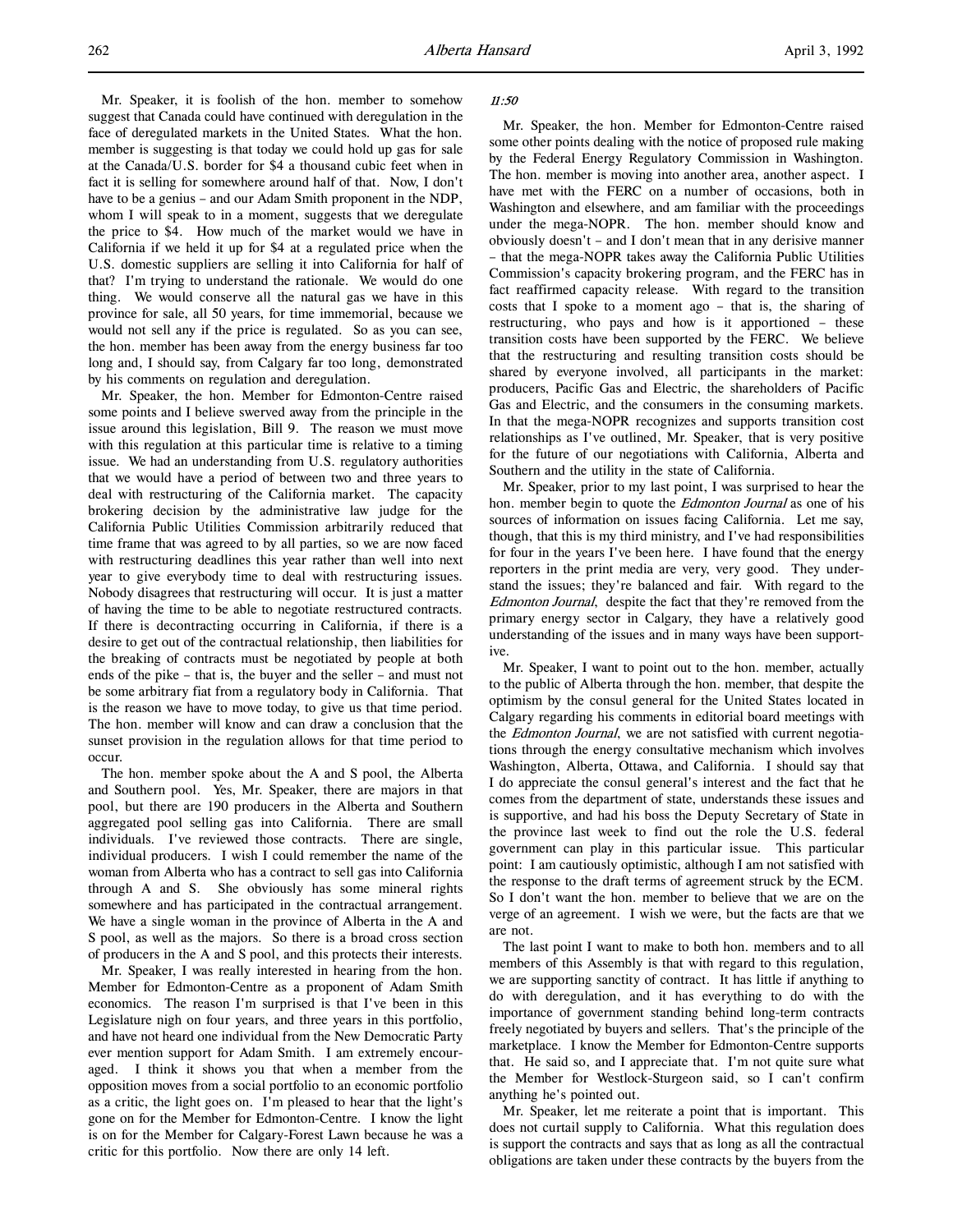sellers, there will be interruptible supply available over and above the firm capacity. If there is an attempt – and there has been – by the Public Utilities Commission to force PG and E to reduce or decontract to make room for interruptible supply which moves at a cheaper price, then we will not allow for that, because that is arbitrary contractual intervention. So this does not say that supplies moving into the state of California, the state of Oregon, or the state of California necessarily will be interrupted, as long as the principles of those contracts are lived up to. It is a matter that is before the courts. The producers have taken the consuming interest to court for arbitrarily reducing their volumes of contracted supply. Whether that is true or not will be determined by the courts, but this measure is interim to bridge the period to allow for renegotiations on restructuring gas supply moving from our province to the state of California.

Mr. Speaker, I'm very pleased to move second reading of Bill 9.

HON. MEMBERS: Question.

[Motion carried; Bill 9 read a second time]

## Bill 12 Natural Gas Marketing Amendment Act, 1992

MR. ORMAN: Mr. Speaker, I'm also pleased to move second reading of Bill 12, the Natural Gas Marketing Amendment Act, 1992.

This is a very important piece of legislation for the province of Alberta and is a result of deregulation of natural gas markets that occurred in and around 1985-86. This legislation allows the Alberta Petroleum Marketing Commission to perform certain contractual services for shippers and producers under a gas contract. It also requires shippers of netback gas to obtain the support of producers for the quantity and prices at which the shipper resells his gas, and it allows for the extension of netback agreements to November 1, 1994. This is for a shipper who is affiliated with or influenced in favour of a downstream buyer.

Mr. Speaker, it also requires that records be kept and information reported regarding natural gas activities. With regard to Bill 12 and the amendment, it enables the Petroleum Marketing Commission to perform expanded contractual service on a fee-forservice basis. It is cost recoverable and is service the commission to some extent provides now and, we believe, should be provided on a cost-recovery basis.

## 12:00

The amendment also enables producers of netback gas to vote on terms and conditions of a downstream contract in addition to price and quantity. Currently it is confined to price and quantity. There will be a number of other issues related to restructuring that we referred to in Bill 9 that will require a collective decision by the A and S producers relative to transitional costs and other new arrangements that will emerge through a negotiation.

Mr. Speaker, I suppose we could look at this legislation and at the A and S pool and their ability to vote on certain conditions as more or less a collective bargaining process in that we are facing a monopsony in California. Pacific Gas and Electric is the only buyer and then turns around and is the only seller, essentially, for Alberta natural gas. This process was put in place to deal with the monopsonistic relationship between PG and E and the Alberta producers. That will change. Restructuring is occurring, and it will be to the benefit of both buyers and sellers.

As I indicated in the debate on second reading of Bill 9, what we need is time. We need time for everyone to come to an agreement and then, as this legislation provides, for all 190

producers to make the vote. In this legislation I want to prevent the circumstance the Member for Edmonton-Centre was getting at, and that is decisions in the A and S pool or other pools being dominated by the major companies. In fact, you need 50 percent by number in the A and S pool to agree to price changes and volumetric approvals now. So that does allow for or at least does take away from domination by any one or two or three major sellers on decisions relating to netback pricing.

Finally, Mr. Speaker, this legislation, in an unrelated way to the comments I've just made, allows for a system of pecuniary penalties where a shipper of netback gas sells that gas without producer support. So if there is gas sold around the A and S pool that is at a price or volume that was not agreed to in the voting procedure, it allows for the courts to adjudicate on the violation instead of the marketing commission.

Mr. Speaker, as I indicated, I am pleased to introduce to the members of this Assembly second reading of Bill 12.

MR. DEPUTY SPEAKER: The hon. Member for Edmonton-Centre.

REV. ROBERTS: Thank you, Mr. Speaker. I am challenged by Bill 12 and what it represents in the amendments to the Natural Gas Marketing Act. I think the minister has already explained some of the intent of it. I certainly did have a number of questions about even the press release that accompanied it, a number of questions about what was meant by "clarifying that producer approval includes all the major terms and conditions of the resale and not simply the price." I wasn't aware of what major terms there could be other than price and volume, but if it's going to be part of what is coming down the pipe, so to speak, in terms of restructuring and the transition costs, I guess that's what's getting added. I was also trying to follow all the issues pertaining to disputes over trying to settle the price over last summer in terms of the pool needing to look at different prices that were being offered and all the difficulties involved with that.

Nonetheless, I'll certainly support the Bill and the direction it's moving in. In fact, I've talked to a number in the industry who have no problems at all with this; they say it's good all the way around. But I do want to offer this reflection, Mr. Speaker. I'm surprised that members in the Conservative Party – I know they are ideologically driven – would view New Democrats as people who don't believe in the value of market economics. What social democrats are about first and foremost is democracy. All right? Get that straight: democracy. We want votes and the majority of people win. Right? That's just what the minister said. In the A and S pool they want democracy. This Bill is going to ensure that 50 percent by number in the pool determine the conditions of the sale. That's democracy. In fact, that's social democracy. Now, I know this is really going to stick in their craw. I know this is really going to upset them, but think about it this way: what we've got here with an A and S pool, with what they term an aggregator, is nothing more than what we as social democrats or democratic socialists believe in terms of the collective will of people to make decisions, collective sellers in this case, producers who come together and say, "Tommy Douglas would be proud of this." He said that if we don't hang together, they're going to hang us separately, right? That's what the A and S pool is about; that's what an aggregator is about. That's what what the minister is doing here, by a 50 percent vote within the pool in terms of setting the price, is about.

Now, let's get our economic theory and our political theory straight. What we want on this side of the House is to ensure that collections in the free market, whether they're the buyers or the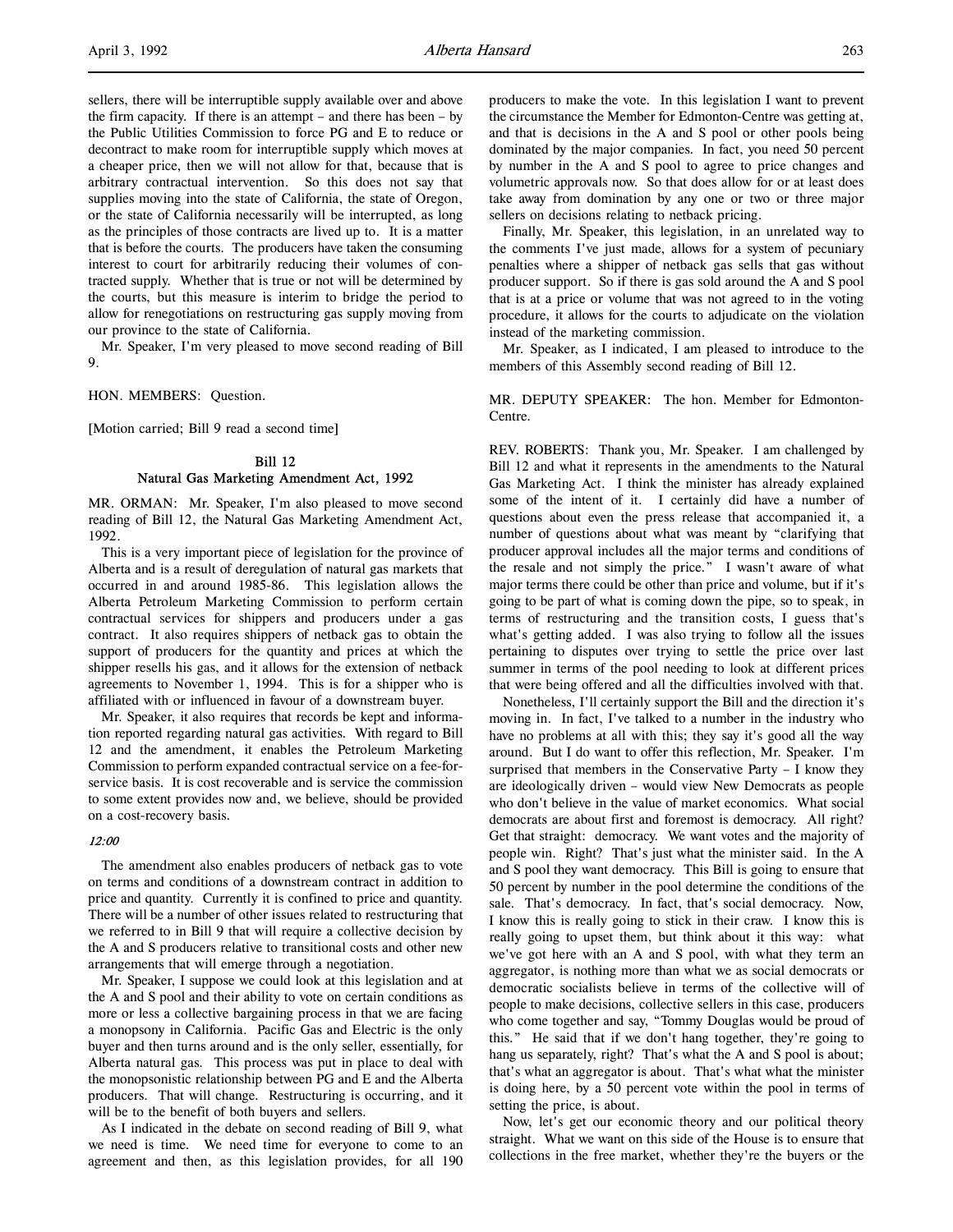sellers – that there's the freedom. Whether it's expressed in collective bargaining or expressed through a co-operative, a collectivity of sellers and producers as in this case, they can have the freedom to band together to do that. I just thought about this: this might be in violation of the Charter, though. Remember the Charter says there's no longer the right to association in Canada. What the implications would be for, you know, folks who want to get together and associate, as labour unions do or as aggregators of gas producers do – it's the same concept. I'd just like to point it out to the minister and to members across the way. I mean, let's get it straight. We want fairness, we want freedom, we want democracy, and we want social benefits. Or, as I put it before, we want the optimal solution: we want everyone to be better off. What we as New Democrats have stood for is saying that in current arrangements, without certain regulation or legislation, some people are a whole lot worse off. If you have the majors dominating oil and gas and have all kinds of freedom in the free market to do that, the smaller producers are going to be worse off. What is the best arrangement to bring together – through a marketing Act, through supply management, through a pool – with fairness and freedom for them to be able to aggregate, come together collectively, come together as social democrats, and ensure that they can get the best value in the competitiveness that's engendered in the marketplace?

That's all I have to say, and I'm glad for this little opportunity to have said it. Thank you.

MR. DEPUTY SPEAKER: The hon. Member for Westlock-Sturgeon.

MR. TAYLOR: Thank you, Mr. Speaker. I could repeat the speech I gave earlier because it applies here too, but I think I've scorched the minister enough. One of the things that kind of bothers somebody as a Liberal – you know how pragmatic we are – is to listen to the NDP and the government sitting there accusing each other of being trapped ideologically one way or another. The profit motive has been the one that's moved me most of my life, not whether I was a Liberal or NDP. [interjections] I got the natives all stirred up here, Mr. Speaker. Can you sort of shut them up or crowd them all into one teepee and let them keep quiet for a bit? [interjections]

MR. DEPUTY SPEAKER: Hon. members, let the hon. member speak. [interjections] Order please.

MR. WOLOSHYN: Withdraw that. You keep offending her.

MR. TAYLOR: Okay. [interjection] You weren't the one that was making the noise; it was these right here.

MR. WOLOSHYN: Yeah, but you were offending. Now, smarten up.

MR. TAYLOR: Okay, I take it back. I've lived more time there than she has.

One of the things I wanted to touch on again is that the government is sort of sneaky-sneaky creepy-creeping back to some sort of intervention in the marketplace, and I wanted to sort of stiffen up their backbone a little bit because they seem to be morally ashamed of it, that they're trying to control the market a bit, and I don't think they should be. Single-desk marketing is a good old free enterprise system. Tories shouldn't be afraid to use it when you have a few suppliers. We use single-desk marketing in the hog board, we use it in the Wheat Board, and they work

fairly well. They stand the test of time when there is a surplus on the producing end.

For the minister to sort of halfway apologize or halfway try to maintain that these are just little adjustments – why not have the courage to come out and say, "We're going to try to move back into taking more control of the marketplace"? Well we should, because it's our natural gas in the first place. The oil companies only make a contract with us to take out of the ground what is ours to sell to someone else for a royalty. The big problem, of course, as I mentioned earlier, is that we didn't put a base on our royalty. We just said: "Oh, don't worry about it, Joe. Whatever you get, we'll take a little percentage of it." Now we're starting to get a little worried. We're realizing that when Joe takes 80 cents rather than \$1.20 or \$2, it can cost us, like last year, \$300 million, I think, just a measly drop last year. The forecast in gas royalty revenue fell \$400 million short. That's a lot of shekels, Mr. Speaker. That's more than a million dollars a day that it fell short. Why did it fall short? Because we had nothing on our regulation saying that our gas couldn't be sold beneath a certain amount or under certain forms of contracts.

## $12:10$

These Bills are a sort of scrambling effort to try to stop different forms. Now, the minister said, "Well, the hon. Member for Westlock-Sturgeon" – and he mentioned that I was out of touch with the industry. I might be out of touch with being a big wheeler-dealer in it, Mr. Speaker, but I still sell gas, sulphur, and oil in Alberta, not in great, copious amounts, especially when I see the amounts they lose each day, but I might be able to build a riverboat once in a while. The point is that I'm still in the business. The fact of the matter is that when we are selling gas at 75 to 80 cents, we're selling it at less than replacement cost, and it's the citizens' gas. I don't think we should apologize at all about trying to get the price up. We're doing it in a kind of backdoor way by saying that the netback gas can't be sold at a low amount during this period of uncertainty. Well, that's fine; there's nothing wrong with that at all.

I'd like to see the minister get a little bit more proactive, because there are not many gas producers, you know, in North America. By the time you take Texas and Oklahoma and Alberta out of that, that's the major supply. Sure there's a lot of coal gas, what they call methane gas, coming on the market, but it's got huge subsidies. It's turning in around \$4 to \$5 an mcf, really what it's costing the U.S. government, or \$4 or \$5 a gigajoule, whatever way you want. I don't think the minister has gone that metric yet, though.

The fact of the matter is that we should be talking, and I'd like to suggest to the minister that maybe you want to borrow a card from the socialists. Maybe you want to call up some of these governments and ask them about sitting down and trying to do something about controlling the market. Controlling the market doesn't mean fixing a market, but it does mean – and we in Alberta have more at risk than anyone else. You must remember when the Texas Railroad Commission or the Oklahoma pricing commission goes into gas, all they're worrying about is the price of jobs and commerce. We are in the market not only as a regulator, but we are a producer. Most of the natural gas produced belongs to us, so we have a very, very important thing about pricing it.

This government's commitment to the free market when there isn't a free market – I'll support you when there's a real free market. All my life I've been in the oil and gas business, and anybody that thinks there's a free market in the oil and gas business, I don't know what the heck they believe in. There's just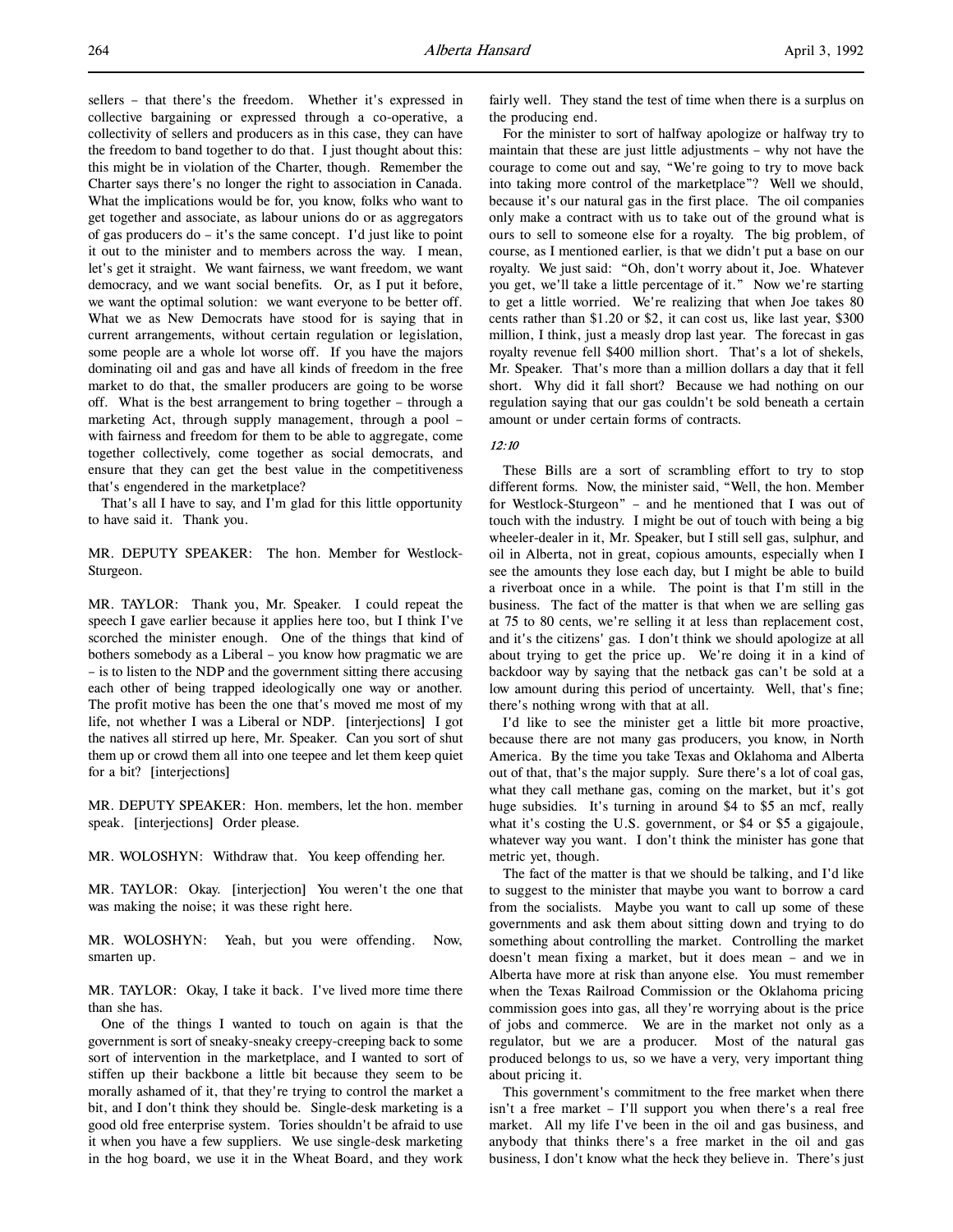no such thing. It's been fixed for years. Now it's under the OPEC cartel arrangement. The gas and oil markets are something you compete with in a small sector. I compete with you for a gas market or an oil market, but not the so-called international pricing.

International pricing now is kept down very low because the President of the United States wants to win the election this fall. He has a deal with the Arabs, who in turn have told him not to put any money into the West Bank and the Gaza. That's all it is, plain and simple. Our gas and oil prices are going to be kept down for a while, and Arabs are going to do it for us because they control the world price, which comes back on to us, and Mr. Bush wants to get re-elected. If we don't do something to protect ourselves, if we don't do something about trying to control that market, either by setting a minimum royalty on new gas that goes out or putting in prorationing – which is sitting down, calling Texas up on the phone, and saying: "Hi, there, you-all. You want to come up here and we do a little negotiating?" You can do that kind of talk, ring them up here, and they'll sit down and listen because they're interested in getting the price up as well as anyone else, not sitting here like a bunch of sheep while first the California utilities commission clips our backsides down to the bone and then we go to the east side of North America where the New York commission and TransCanada PipeLines clip the other half of us down to the bone. We've got to sit there and fight back, not snivel and say it's a free market and if they want to cheat, we can't do anything about it.

Thank you.

MR. DEPUTY SPEAKER: Concluding remarks, the hon. Minister of Energy.

MR. ORMAN: Mr. Speaker, can I get a ruling from you? Is the word "hypocrite" unparliamentary? It is? Okay.

Mr. Speaker, again let me deal with the gentleman that represents Westlock-Sturgeon in this Legislature. First on a technical point, the average market price – it is calculated in the province of Alberta on a regular basis – protects the royalty share. There is a minimum royalty payable to the Crown irrespective of the price it sold at. I did point out to you earlier that he is out of touch. He's not even aware of how the royalty is calculated on natural gas in this province. I was interested to hear the hon. Member for Westlock-Sturgeon suggest that we put the Crown share royalty up on natural gas. I'll be very interested in passing on a copy of this Hansard to the Independent Petroleum Association, CPA, and the small producers when I meet with the Premier, and I meet with him on Monday in Calgary. I'm sure they'd be interested to know the position of the Liberal Party in this province.

Mr. Speaker, you know, I'm lost for ways in which I can express my frustration about some of the things the hon. Member for Westlock-Sturgeon has said. He is worried and concerned and expresses the concern in this Legislature about resource revenues to the Crown. Where was he when the national energy program took \$80 billion away from this province? Where was he? I find it absolutely shocking, and I'm incensed and enraged by the hypocrisy expressed across the way. I find it quite astounding, but it is typical of the Liberals. One day you're over here; the next day you're over there. One day he wants deregulation; one day he wants regulation. One day he's worried about Crown revenues; the next day he's not and he's siphoning them off to his friends that are still leading the Liberal Party in this country in Ottawa. I find it quite disgusting that a member representing the people of Alberta would take the type of position he's taking here in this Legislature; shocking, quite frankly.

Mr. Speaker, I wanted to point out to the Member for Edmonton-Centre that with regard to the producer support mechanism we are amending in this legislation – he has asked what issues will be voted on beyond price and volumes. Before I answer that question, I want to be sure it is clear – and it may not have been clear in my opening comments – that this legislation refers to all aggregated markets we have out of Alberta, whether it's Progas, Western Gas Marketing, Alberta and Southern, or Pan-Alberta. I used as an example the California situation and Alberta and Southern. I do not want to leave the impression that this is confined to the Alberta and Southern pool. It deals with all markets that have an aggregator between the buyer and the seller.

Mr. Speaker, there are other issues that need producer support, beyond price and volume, through the restructuring process. That includes whether or not there's acceptance on issues such as market area, buyer need, transportation route, affiliate disclosure, load factors, other matters that will affect the decision by the producers to support a restructured market.

## 12:20

Mr. Speaker, the changes being dealt with here principally update the legislation to respond to operational and market conditions and demands which have taken place over the past number of years. It does accomplish a series of things that are important to be contemporary and deal with current issues facing the natural gas industry vis-à-vis an aggregated market in this province.

I'm pleased to move and strongly support second reading of Bill 12, Mr. Speaker.

[Motion carried; Bill 12 read a second time]

## Bill 10 Energy Resources Conservation Amendment Act, 1992

MR. PAYNE: Mr. Speaker, obviously I'm pleased today to move second reading of Bill 10, the Energy Resources Conservation Amendment Act, 1992.

Perhaps I could just summarize the intent of this Bill and its two major amendments. Bill 10, Mr. Speaker, will provide greater flexibility to the ERCB to conduct co-operative regulatory proceedings, like joint panels, with other governments and other agencies from within and outside Alberta relating to the energy sector. Furthermore, Bill 10 will allow for the board to enforce its orders through the court.

I might make a few amplifying comments with respect to section 2 of the Bill, which amends section 23. The ERCB presently provides the board the authority to make recommendations to the Lieutenant Governor in Council for co-operative regulatory arrangements with governmental and other agencies. Bill 10, however, clarifies that the board has the authority to hold joint hearings with another agency. In this respect, Bill 10 is not unlike the provisions of the Natural Resources Conservation Board Act. It's particularly important when the ERCB receives a request for project approval where such a project is adjacent to the provincial border.

I thought it might be useful, Mr. Speaker, to provide the members with an illustration or an example of a possible future need for this amendment using a current industry development. The National Energy Board, the ERCB, Montana state, and FERC, the Federal Energy Regulatory Commission in Washington, have approved expansion of a heavy oil pipeline to move 40,000 barrels a day of heavy oil from the Cold Lake area to the Conoco refinery